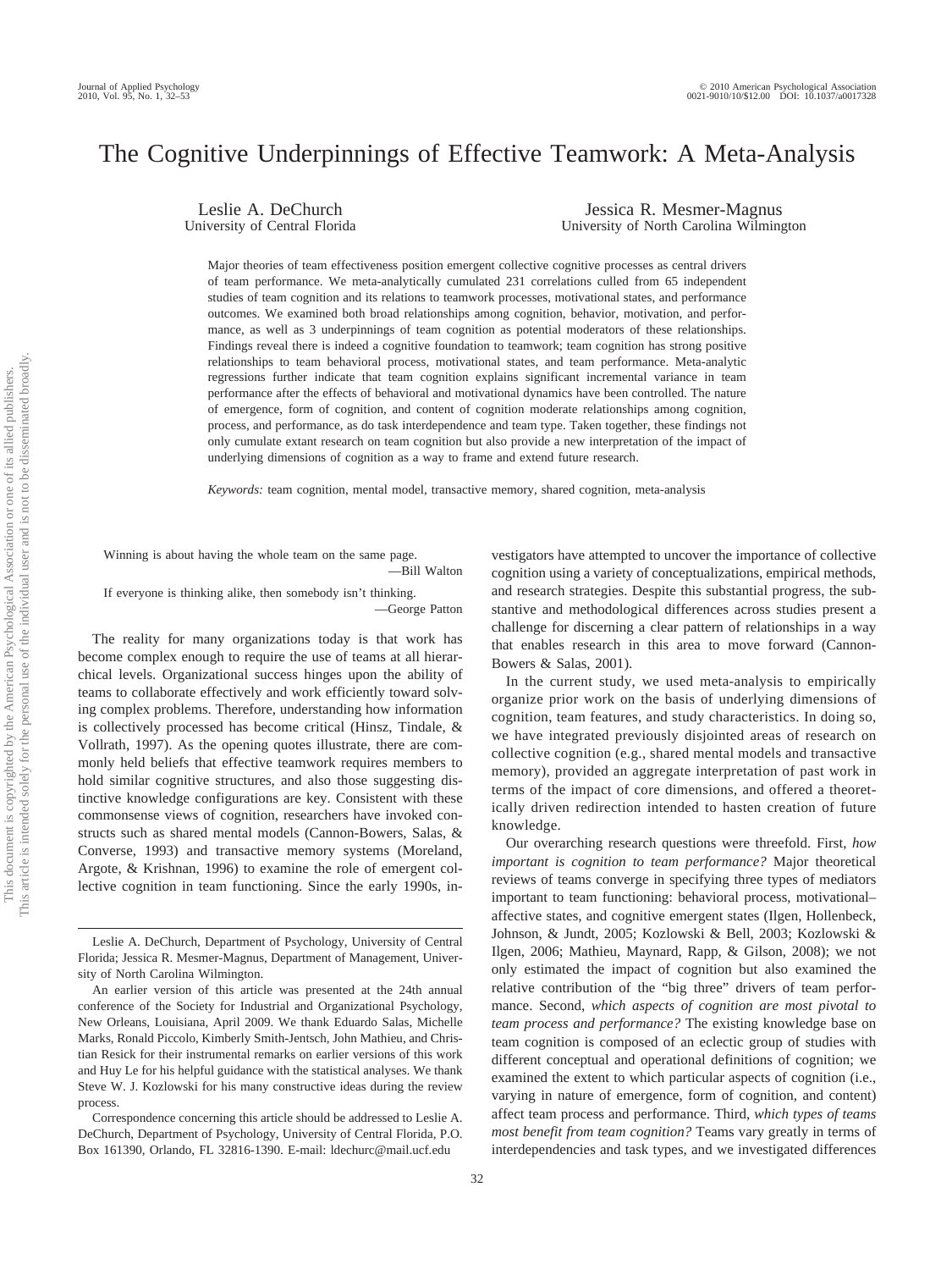in the impact of cognition across different types of teams. Figure 1 summarizes the relationships examined in the current study.

## **Perspectives on Team Cognition**

Team effectiveness is largely a function of interaction processes and emergent states (Kozlowski & Ilgen, 2006; Marks, Mathieu, & Zaccaro, 2001); both are considered mechanisms linking inputs such as leadership, training, and composition to valued team outcomes (Mathieu et al., 2008). Emergent states are cognitive, motivational, and affective properties of teams. Whereas team process describes the nature of team member interaction (Marks et al., 2001), emergent states describe conditions that dynamically enable and underlie effective teamwork. Team cognition is an emergent state that refers to the manner in which knowledge important to team functioning is mentally organized, represented, and distributed within the team and allows team members to anticipate and execute actions (Kozlowski & Ilgen, 2006). Research on team cognition has generally explored two cognitive constructs as they apply to teams: mental models and transactive memory systems. The major distinction between the two constructs centers on the importance ascribed to knowledge that is in some way held in common by team members (shared mental model) versus knowledge that is distributed among team members (transactive memory; Kozlowski & Ilgen, 2006).

## **Team Mental Models**

Prior to their introduction into team effectiveness research, mental models had been explored extensively in human factors psychology to explain human–system interactions (Rouse & Morris, 1985). Mental models are defined as "mechanisms whereby humans are able to generate descriptions of system purpose and

**Team Emergent Processes & States** 

**COGNITIVE** 

(Emergence, Form,

Content)

**MOTIVATIONAL &** 

**AFFECTIVE** 

form, explanations of system functioning and observed system states, and predictions of future system states" (Rouse & Morris, 1985, p. 351). Cannon-Bowers and Salas (1990) first invoked the notion of team mental models on the basis of their observations of expert teams: "When we observe expert, high performance teams in action, it is clear they can often coordinate their behavior without the need to communicate" (Cannon-Bowers & Salas, 2001, p. 196). In this way, team cognition has been proffered as an explanatory mechanism. Expert teams develop compatibility in members' cognitive understanding of key elements of their performance environment and, by doing so, are able to operate efficiently, without the need for overt communication, and hence perform tasks more effectively (Cannon-Bowers et al., 1993; Cooke, Gorman, Duran, & Taylor, 2007).

## **Team Transactive Memory**

**MODERATORS EXAMINED: Cognitive Moderators:** 

**Task Moderators:** 

\*Form of Cognition (H7) \*Content of Cognition (H8)

**Study Characteristics Moderators:** 

•Nature of Emergence of Cognition (H6)

\*Design: Experimental v. Non-experimental

·Team Interdependence (H9, H10) \*Team Type (H11, H12)

**TEAM** 

**EFFECTIVENESS** 

-Setting: Laboratory v. Field **•Performance Criterion (H4)** 

Around the same time research on team mental models began in earnest, Moreland and colleagues (Liang, Moreland, & Argote, 1995; Moreland, 1999; Moreland et al., 1996) adapted Wegner's (1987) notion of transactive memory as a cognitive explanation for the observation that teams trained together outperformed teams trained as individuals. Transactive memory systems are a form of cognitive architecture that encompasses both the knowledge uniquely held by particular group members with a collective awareness of who knows what.

Team transactive memory has been examined in both laboratory and field settings and has been linked to both team performance and satisfaction (cf., Austin, 2003; Hollingshead, 1998; Lewis, 2004; Liang et al., 1995; Pearsall & Ellis, 2006). Important aspects of transactive memory include the degree of specialization or differentiation of knowledge within the team, the coordination



H5

H<sub>3</sub>

 $H2$ 

*Figure 1.* Summary of relationships involving cognition and team functioning examined in the current meta-analysis.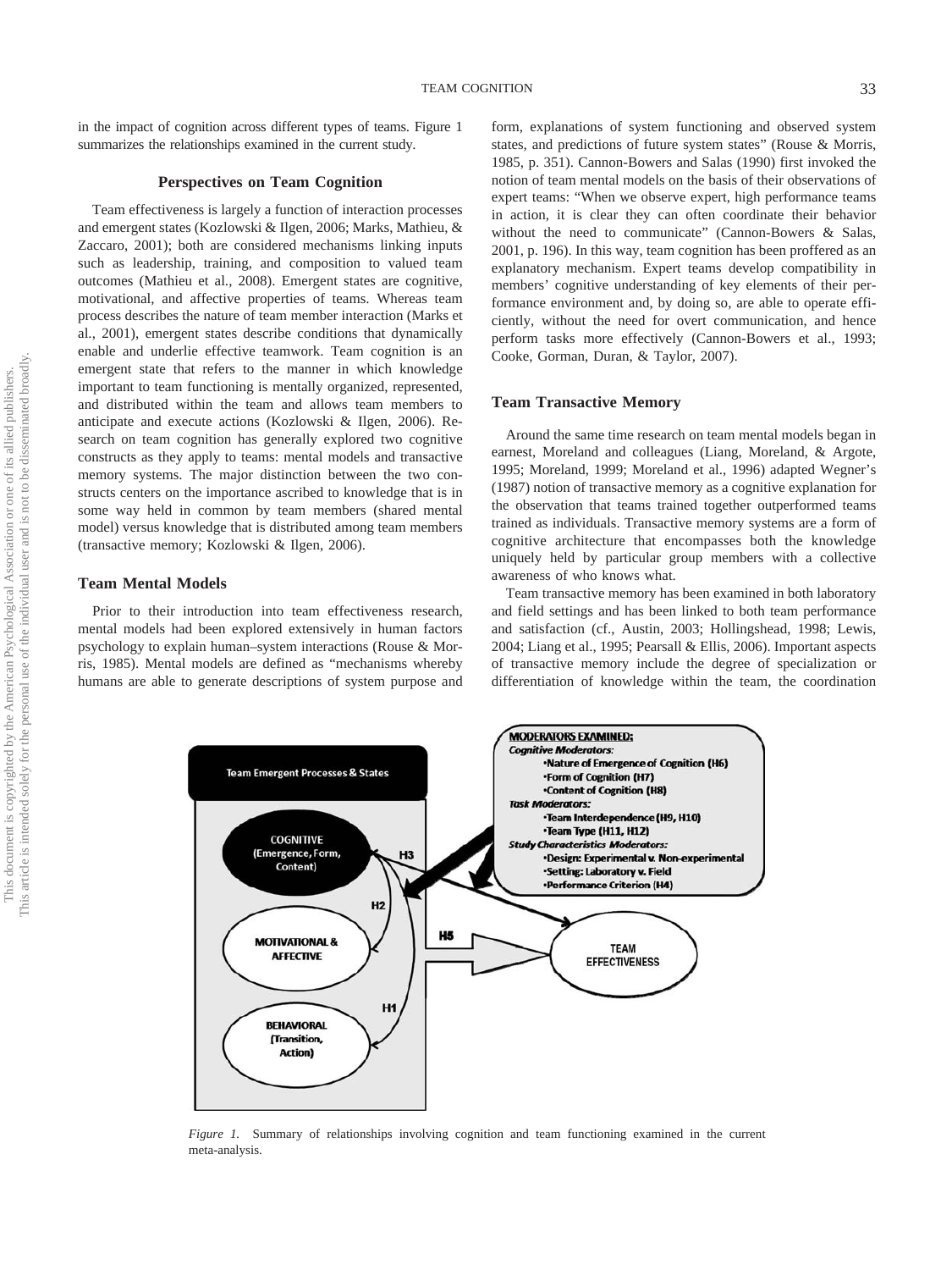ability afforded to teams, and the credibility or beliefs about the reliability of one another's knowledge (Austin, 2003; Lewis, 2003).

## **An Integrative View of Team Cognition**

Although research conducted within both the transactive memory and shared mental model traditions has shown the importance of collective cognition, these research streams have progressed largely in silos.<sup>1</sup> In the sections that follow, we integrate past research on shared mental models, transactive memory, and other cognitive relatives (e.g., strategic consensus, collective mind, expertise specialization) using three underpinnings of collective cognition: the nature of emergence, form of cognition, and content of cognition. Our aim was to isolate the impact of each form of collective cognition on team process and performance and to provide an integrative perspective that would enable a more coherent literature on team cognition going forward. Before considering the moderating impact of these cognitive underpinnings, we elaborate on the direct relationships linking team cognition to important aspects of team functioning.

## **Team Cognition and Team Effectiveness**

The first question is: How important is cognition to team effectiveness? Cannon-Bowers and Salas (2001) summarized three types of outcomes that team cognition has been thought to impact: (a) behavioral process, (b) motivational states, and (c) team performance. Team behavioral processes refer to "members' interdependent acts that convert inputs to outcomes through cognitive, verbal, and behavioral activities directed toward organizing task work to achieve collective goals" (Marks et al., 2001, p. 357). Examples of team process include planning, goal setting, coordinating, and team-backup behavior. Motivational states describe team members' collective reactions to interpersonal aspects of team functioning (e.g., cohesion, collective efficacy). Team performance is an objective or subjective judgment of how well a team meets valued objectives (Salas, Rosen, Burke, & Goodwin, 2009).

A recent comprehensive review of team effectiveness research suggests a strong reciprocal linkage between team cognition and behavioral process: "The repeated interactions among individuals that constitute processes tend to regularize, such that shared structures and emergent states crystallize and then serve to guide subsequent process interactions. Process begets structure, which in turn guides process" (Kozlowski & Ilgen, 2006, p. 81). This reciprocal relation is evidenced by empirical findings that team processes relate to shared team cognition (Stout, Cannon-Bowers, Salas, & Milanovich, 1999) and that shared team cognition relates positively to team process (Mathieu, Heffner, Goodwin, Salas, & Cannon-Bowers, 2000). In essence, team cognition serves as a structure that guides team members' behaviors. The reciprocal is also true: Through the course of interaction, team members entrain their behavior to one another, giving rise to collective cognitive structures. Therefore, we expect:

*Hypothesis 1:* Team cognition will be positively related to behavioral team process.

Team cognition is also thought to be reciprocally related to team motivational–affective states (Cannon-Bowers & Salas, 2001), including cohesion and collective efficacy. Theoretical models of team effectiveness position both motivation and cognition as important emergent states that crystallize through repeated interaction, shape behavior, and sustain both performance and viability. While conceptually distinct, cognition and motivation ought to develop in tandem. Members of efficacious and cohesive teams would value and attend to one another's informational inputs more so than members of less efficacious or cohesive teams; such behavior would in turn promote the emergence of more functional team cognition. Similarly, teams with more functional cognition would perceive their teams as having greater task work capacity than would their less cognitively functional counterparts, thereby promoting cohesion and collective efficacy. Therefore, we expect:

*Hypothesis 2:* Team cognition will be positively related to team motivational states.

Most important, team cognition is thought to impact team performance (Kang, Yang, & Rowley, 2006; Marks, Sabella, Burke, & Zaccaro, 2002; Mathieu et al., 2000; Webber, Chen, Payne, Marsh, & Zaccaro, 2000). Shared mental models provide a common framework for performance of individual task duties in a way that is ultimately compatible and serves as a valuable lens for interpreting changes in the performance environment (Marks, Zaccaro, & Mathieu, 2000). Similarly, transactive memory has been linked to team performance (Austin, 2003; Hollingshead, 1998; Lewis, 2004; Moreland & Myakovsky, 2000; Pearsall & Ellis, 2006). Social and organizational scientists have reasoned that over the course of interaction, team members develop a collective system for encoding, storing, and retrieving information (Hollingshead, 1998; Liang et al., 1995; Moreland & Myaskovsky, 2000), which then enables teams to efficiently use information and allocate tasks (Austin, 2003).

*Hypothesis 3:* Team cognition will be positively related to team performance.

## **Performance Criterion as a Moderator**

In considerations of the relation of team cognition to team performance, the operationalization of the performance criterion is a likely moderator. Team cognition has been examined in relation to both objective (e.g., Marks et al., 2002; Smith-Jentsch, Mathieu, & Kraiger, 2005) and subjective (e.g., Lewis, 2003; Lim & Klein, 2006) performance measures. Team cognition ought to show stronger effects on subjective than on objective measures for three reasons. First, subjective measures typically contain more performance-irrelevant variance (e.g., rater bias) than do objective measures. Second, performance raters may in part attend to indicators of cognition when making performance ratings (e.g., halo). And third, subjective indicators are typically more proximal to the behavior of the team and are therefore more controllable than are hard, objective indices; conversely, objective indicators are subject to greater influence by factors outside the direct control of the team than are subjective indicators (e.g., economic climate). Therefore, we expect:

<sup>&</sup>lt;sup>1</sup> Only four of the 65 studies included in this database examined both transactive memory and shared mental models.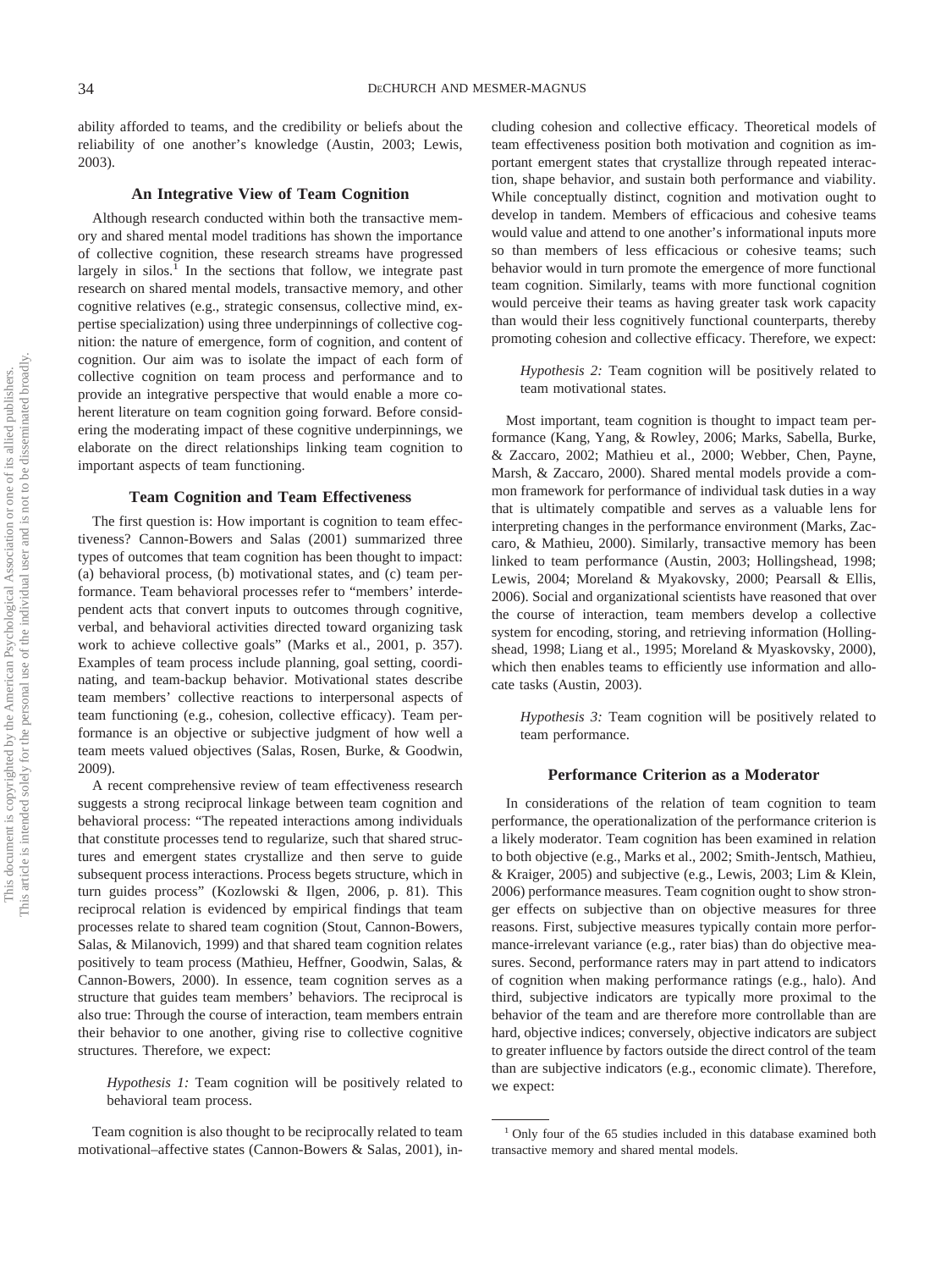*Hypothesis 4:* Performance criterion type will moderate the relationship between team cognition and team performance, such that team cognition will be more strongly related to subjective performance indicators than to objective indicators.

## **Triad of Emergent Processes & States**

Major reviews of team effectiveness converge in representing a set of mediators that explain the core functioning of teams, linking inputs such as composition and levers such as leadership and training to team effectiveness (Ilgen et al., 2005; Kozlowski & Bell, 2003; Mathieu et al, 2008). The set contains a mix of processes and emergent states. Processes are typically classified using the Marks et al. (2001) integration, in which the behavioral synchronization of team members' efforts is described. This research was recently meta-analyzed by LePine, Piccolo, Jackson, Mathieu, and Saul (2008), and findings showed team behavioral processes have a moderate effect on team performance. The second major category of performance drivers are affective and motivational emergent states, including team cohesion and collective efficacy. Numerous meta-analyses have been conducted on these performance drivers, and they show similar moderate effects on performance (Beal, Cohen, Burke, & McLendon, 2003; Gully, Devine, & Whitney, 1995; Gully, Incalcaterra, Joshi, & Beaubien, 2002; Mullen & Copper, 1994).

Cognition is conceptually distinct from both behavioral process and motivational states. Behavioral process describes synchronization of joint actions, information sharing, and backup behavior—all of which impact team performance by aligning the unique contributions of team members (Marks et al., 2001; Salas et al., 2009). Motivational states describe emotional attraction to the team, beliefs about its capability to perform tasks, and the like. On the other hand, cognition describes the knowledge architecture of the team. Because cognition is conceptualized as a distinct, reciprocally related aspect of teamwork, we expect that cognition will evidence a unique contribution to team performance.

*Hypothesis 5:* Emergent team cognition will explain unique variance in team performance after the effects of behavioral process and motivational states have been controlled.

## **Cognitive Moderators: Emergence, Form, and Content**

While empirical research has begun to accumulate on the effects of transactive memory and various aspects of mental models, the relative importance of each conceptualization of cognition remains unclear. Thus, the second question is: Which aspects of cognition are most pivotal to team process and performance?

## **Nature of Emergence**

Team cognition is a bottom– up emergent construct, originating in the cognition of individuals; the cognition of individuals present within a team manifests as a pattern, which ultimately constitutes the team cognition construct (Kozlowski & Klein, 2000). Kozlowski and Klein delineated a core dimension describing different forms of emergence ranging from compositional emergence (in which the individual-level building blocks are similar in form and function to their manifestation at the team level) to compilational emergence (whereby the construct manifested at the team level is different in form to the individual-level counterpart). The shared mental model literature is largely representative of compositional emergence. Both the similarity and accuracy of mental models are, in essence, examinations of the extent to which the cognitive content of individuals is the same; an index of the degree of similarity represents the team-level construct. Cognitive similarity–congruence refers to the extent to which teammates' cognitive structures match one another, whereas cognitive accuracy refers to the extent to which teammates' mental models match "correct" or target cognitive structures (Lim & Klein, 2006; Rentsch & Hall, 1994).

The transactive memory tradition is more consistent with compilational emergence, whereas a team-level memory system emerges that is composed of differentiated individual knowledge sets coupled with an awareness of who knows what. Rentsch, Small, and Hanges (2008) discussed this view of cognition as representing complementarity—the extent to which team members' cognitions are "complementary in structure and/or content fitting together like puzzle pieces" (Rentsch et al., 2008, p. 145). Transactive memory research explores the extent to which (a) the team's knowledge is distributed and retrieved in a coordinated fashion, (b) team members rely upon knowledge possessed by their teammates, and (c) team members' knowledge sets are differentiated within the team (Austin, 2003; Lewis, 2003).

Underlying differences in the nature of emergence ought to at least partly explain discrepant findings across studies. More specifically, cognition that emerges through compilation reflects a team-level construct that is nonisomorphic to the individual-level elemental cognitive content. Through this form of emergence, there is new substance arising from the *patterning* of knowledge which ought to better predict team-level outcomes than would be possible with compositionally emergent cognition. In essence, compilationally emergent cognition represents a greater degree of synergy, capturing new construct meaning at the team level than what can be observed solely based on its individual-level components (i.e., discontinuity). On the other hand, compositionally emergent cognition more closely resembles the individual-level cognitions on which the construct is comprised (i.e., isomorphic). Owing to differences in the degree of isomorphism versus the degree of discontinuity reflected by compilational and compositional emergence, we propose:

*Hypothesis 6:* The nature of emergence will moderate the relationships between team cognition and team process (H6a) and between team cognition and team performance (H6b) such that relationships will be stronger for cognition arising through compilation than for cognition arising through composition.

# **Form of Cognition**

A second underpinning of collective cognition is the form of cognition, which refers to the particular aspect of meaning that is investigated (or, more concretely, the way cognition is elicited and represented). Research on team cognition has focused on three different forms of cognition: (a) perceptual, (b) structured, and (c) interpretive, though most extant research fits within the first two categories (Rentsch et al., 2008). Perceptual cognition models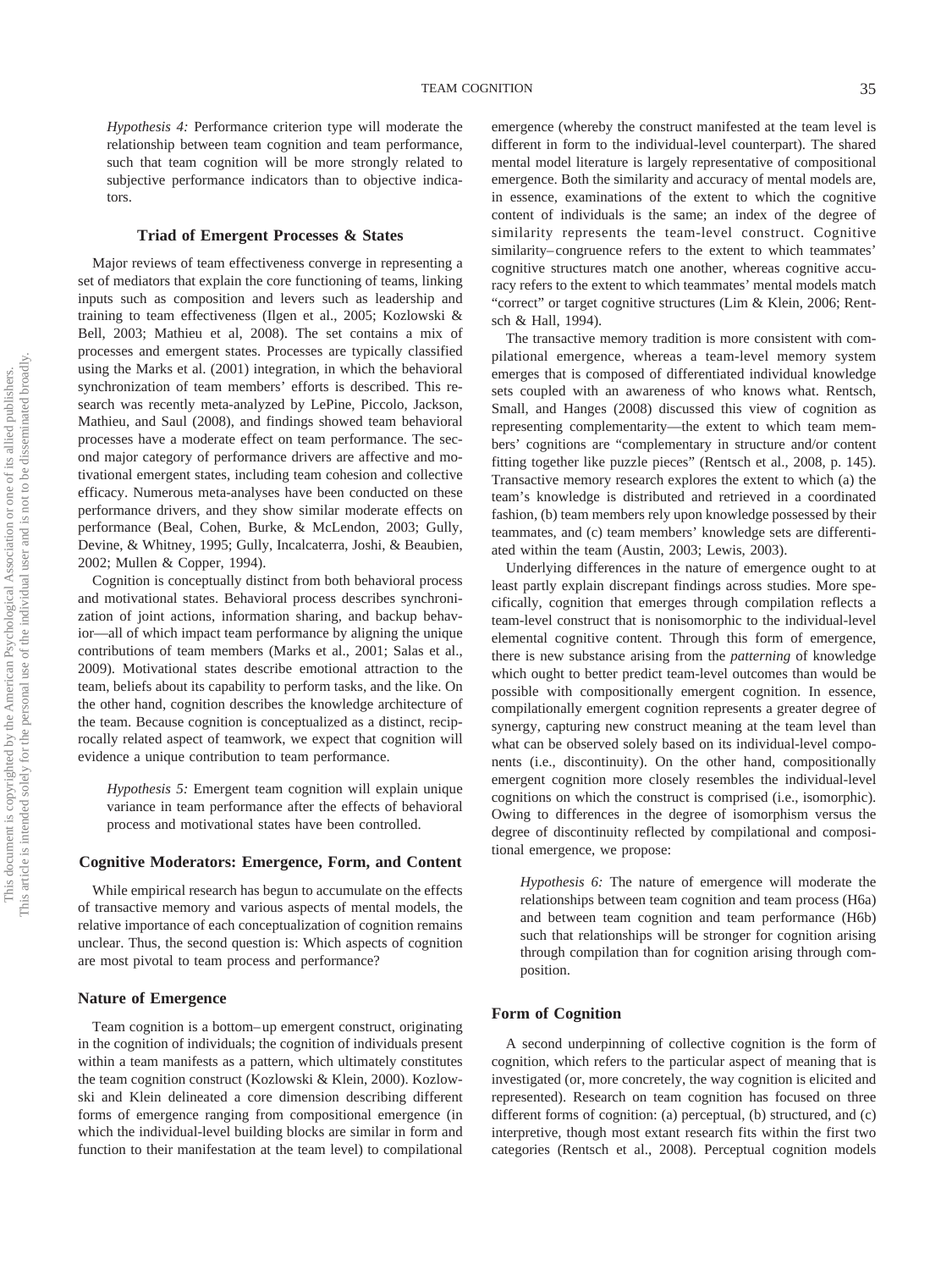team members' beliefs, attitudes, values, perceptions, prototypes, and expectations, but "does not provide a deep understanding of causal, relational, or explanatory links" (Rentsch et al., 2008, p. 146). Conversely, structured cognition attempts to capture the organization of a team's knowledge without modeling the content or amount of a given type of perception. Structured cognition focuses on the pattern of knowledge arrangement and then models the collection of knowledge patterns within a team. Often, structured cognition is assessed with Pathfinder, multidimensional scaling, or pairwise comparisons, whereas perceptual cognition is assessed with rating scales.

As both team behavioral process and team performance reflect a patterning or organization of effort, structured cognition is better aligned with process and performance than is perceptual cognition. Thus, we would expect to see stronger cognition-process and cognition-performance relationships when cognition has modeled structure. This logic is also consistent with the compatibility principle (e.g., Ajzen, 1988), which explains the strength of observed relationships between job attitudes and job behavior (Harrison, Newman, & Roth, 2006; Judge, Thoreson, Bono, & Patton, 2001), such that the more compatible and similar the operationalization or conceptualization of two constructs, the more strongly they relate. Because of the alignment in complexity of cognition– behavior and cognition–performance constructs, we expect:

*Hypothesis 7:* Form of cognition will moderate the relationships between team cognition and team process (H7a) and between team cognition and team performance (H7b) such that structured cognition will show stronger effects on process and performance than will perceptual cognition.

## **Content of Cognition**

The third underpinning of collective cognition is the content of knowledge represented. Although four content domains were originally proposed—technology or equipment, job or task, team interaction, and team (Cannon-Bowers et al., 1993)—Mathieu and colleagues (2000) suggested that these represent two overarching dimensions of cognition: (a) task-related cognition and (b) teamrelated cognition. These two facets have been explored in many subsequent investigations of mental models (Kang et al., 2006; Lim & Klein, 2006; Smith-Jentsch et al., 2005). *Task-related models* refer to features of the team's job, major task duties, equipment, and resources typically derived from a detailed task analysis. Task-related models are believed to enable effective teamwork; compatibility in cognitions enables members to interpret information similarly and anticipate the behaviors needed of them in response to that information (Klimoski & Mohammed, 1994). *Team-related models* include features of how team members interact and are interdependent with one another. Marks et al. (2000) used a team interaction mental model to represent team members' understanding of how they ought to sequence their tasks while performing a tank battle simulation task. Smith-Jentsch et al. (2005) examined a team mental model by capturing members' mental representations of positional-goal interdependencies. Team-related models are thought to underscore effective interactions among team members.

Although there are strong conceptual arguments and a recent stream of empirical support for the idea that both team and task mental models impact team process, performance, and motivation, Cannon-Bowers and Salas (2001) suggested that the particular manner in which shared cognition is conceptualized will affect what it impacts. In particular, task mental models are expected to drive task performance, whereas team mental models ought to improve team process. Therefore, we propose:

*Hypothesis 8:* Content of cognition will moderate the relationships between team cognition and team process (H8a) and between team cognition and team performance (H8b) such that team-based cognition will be more predictive of team process than task-based cognition (H8a) and such that taskbased cognition will be more predictive of team performance than team-oriented cognition (H8b).

## **Task Moderators**

The third important question is: What types of teams most benefit from team cognition? The types of organizational tasks teams perform vary greatly, ranging from medical procedures to military missions to new product design teams. These tasks differ in meaningful ways in terms of the reason that the team exists, the type of goal that the team is tasked with, and the nature of member interaction required. We explored team interdependence and team task type as moderators in order to compare the relative predictive utility of cognition to team functioning.

#### **Team Interdependence**

Interdependence is a defining characteristic of teams, referring to the "extent to which team members cooperate and work interactively to complete tasks" (Stewart & Barrick, 2000, p. 137). Team interdependence increases as members are mutually reliant on one another for *resources* (e.g., equipment, information required for collective goal accomplishment; Wageman, 1995), *interaction* during the accomplishment of collective work (Van de Ven & Ferry, 1980), and desired *outcomes* (Alper, Tjosvold, & Law, 1998; Guzzo & Shea, 1992; Wageman, 1995).

Interdependence has been found to strengthen relations between team performance and team cohesion (Gully et al., 1995), collective efficacy (Gully et al., 2002), and team behavioral process (LePine et al., 2008). Synergistic emergent states and processes become more pivotal to team functioning when team members are mutually reliant upon one other.

Kozlowski and Ilgen (2006) specifically proposed team interdependence as an important moderator of cognition–team performance relationships, suggesting underlying distinctions in conceptualizations of cognition would render particular aspects differentially important, depending on task requirements. High interdependence ought to necessitate more distributed, compilational cognition, whereas lower interdependence would require the knowledge-sharing characteristic of compositional forms of cognition. Therefore, we expect:

*Hypothesis 9:* Team interdependence will moderate the relationships between compositional cognition and team process (H9a) and team performance (H9b) such that compositional cognition will be a stronger predictor of team process and performance under lower, as compared with higher, team interdependence.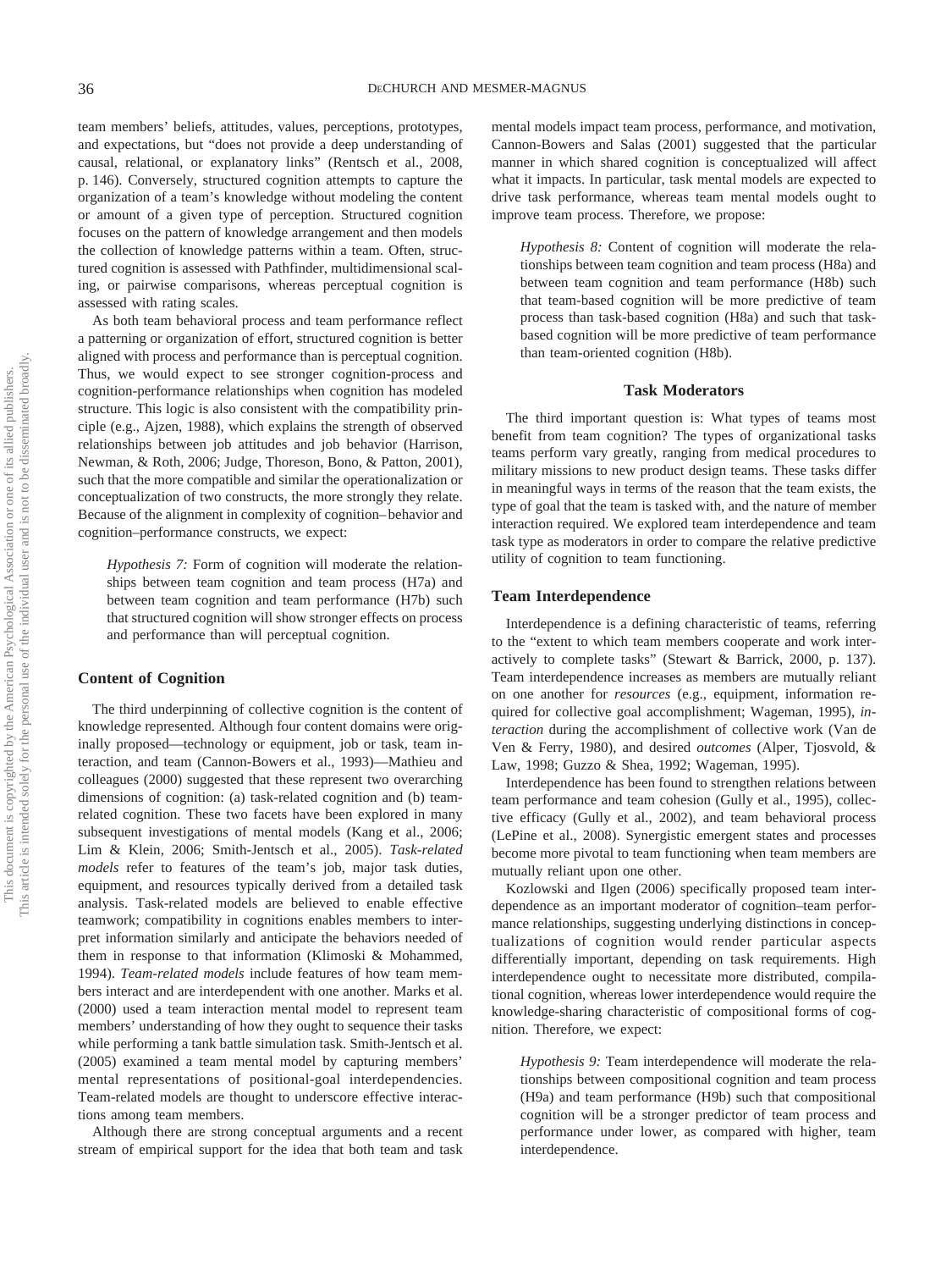*Hypothesis 10:* Team interdependence will moderate the relationships between compilational cognition and team process (H10a) and team performance (H10b) such that compilational cognition will be a stronger predictor of team process and performance under higher, as compared with lower, team interdependence.

# **Team Type**

Most taxonomies of team type distinguish team tasks that are largely informational from those with high behavioral components (Sundstrom, DeMeuse, & Futrell, 1990; Sundstrom, McIntyre, Halfhill, & Richards, 2000). Teams whose tasks involve processing information and making decisions (i.e., those who do knowledge work) are often referred to as *decision-making teams*. Teams performing time-sensitive tasks requiring members to coordinate actions and perform physical tasks such as those in medical operating rooms and manufacturing plants are described as *action teams*. A third type, the *project team*, is involved in both informational– knowledge work and behavioral action; examples of project teams abound in product design and consulting environments.

These three team types differ in terms of the behavioral and informational interdependence of team members, which delineates what team members are integrating: knowledge–information or physical–joint actions. Specifically, action teams generally possess high levels of *behavioral* interdependence; these include sports teams, assembly teams, and military combat teams. Decisionmaking teams possess high levels of *informational* interdependence; knowledge, expertise, opinions, and perspectives need to be integrated to make a decision or solve a problem. Decision-making teams include management teams involved in budgeting and joint planning decisions. Project teams have high levels of both behavioral and informational interdependence. These teams include engineering teams, research groups, and product design and development teams.

Because the nature of team tasks differ in the level of integration required of members' disparate knowledge, behavioral inputs, or both, we expected to find corresponding differences in the utility of different arrangements of knowledge. In particular, compositional knowledge (i.e., similar and accurate mental models) ought to be more important when behavioral integration needs are high, whereas compilational knowledge ought to be more pivotal when knowledge integration needs are high. As such, we expected the relationships between compositional emergent cognition and team process and performance would be strongest for action teams, then for project teams, and least important for decision-making teams. And, we expected compilationally emergent cognition would be most pivotal to the behavioral process and performance of decision-making teams, then for project teams, and least so for action teams.

*Hypothesis 11:* Team type will moderate the relationships between compositional cognition and team process (H11a) and team performance (H11b) such that compositional cognition will be most predictive of process and performance for action teams, then for project teams, and least predictive for decision-making teams.

*Hypothesis 12:* Team type will moderate the relationships between compilational cognition and team process (H12a) and team performance (H12b) such that compilational cognition will be most predictive of process and performance for decision-making teams, then for project teams, and least predictive for action teams.

## **Method**

## **Database**

This meta-analysis includes 231 correlations culled from 65 independent studies reported in 58 journal articles, dissertations, and conference presentations on team cognition; the total number of groups (*N*) was 3,738, and the total number of team members was approximately 18,240. To ensure a comprehensive search, we applied the following strategies: (a) conducting a computerized search of the PsycInfo (1887–2008), ABI/Inform (1971–2008), and ERIC (1966 –2008) databases using appropriate key words and phrases,<sup>2</sup> (b) conducting a manual search for references cited in studies included in this meta-analysis, (c) soliciting relevant unpublished manuscripts from authors currently doing research in team cognition, and (d) obtaining related studies from recent conference presentations (i.e., Society for Industrial Organizational Psychology, Academy of Management). Our objective in examining unpublished manuscripts and studies from recent conferences was to incorporate relevant research results that had not yet been integrated into the extant literature.

Studies were included only if a relevant team cognition construct (e.g., transactive memory, shared cognition, shared mental models) was assessed, and sufficient information was reported to compute a correlation between team cognition and its relevant correlates (e.g., means and standard deviations, effect sizes, etc.).<sup>3</sup> When authors reported separate correlations for different samples, those correlations were examined separately. When authors reported multiple estimates of the same relationship from the same sample (e.g., between team cognition and more than one indicator of team process), those correlations were examined separately only as appropriate for subanalyses (e.g., team cognition and behavioral vs. motivational process), but an average correlation was computed for all global meta-analyses of those relationships (e.g., team cognition and team process) to maintain independence (Hunter & Schmidt, 2004). The articles included in this meta-analysis are listed in the references prefixed with an asterisk.

## **Coding Procedure**

Each author undertook an independent effort to code the studies that met criteria for inclusion in this meta-analysis using a jointly developed coding scheme. Intercoder agreement was 94.2%. Coding disagreements were resolved through discussion. Data coded

<sup>2</sup> Sample keywords include *team* OR *group* AND *cognition*, *mental models*, *shared cognition*, *transactive memory*, *schemas*, *knowledge structure*, *cognitive structure*, *cognitive map*, *conceptual framework*, *shared situation awareness,* and *situation assessment*.

<sup>&</sup>lt;sup>3</sup> Only correlations representing relationships at the team-level were included in the meta-analysis.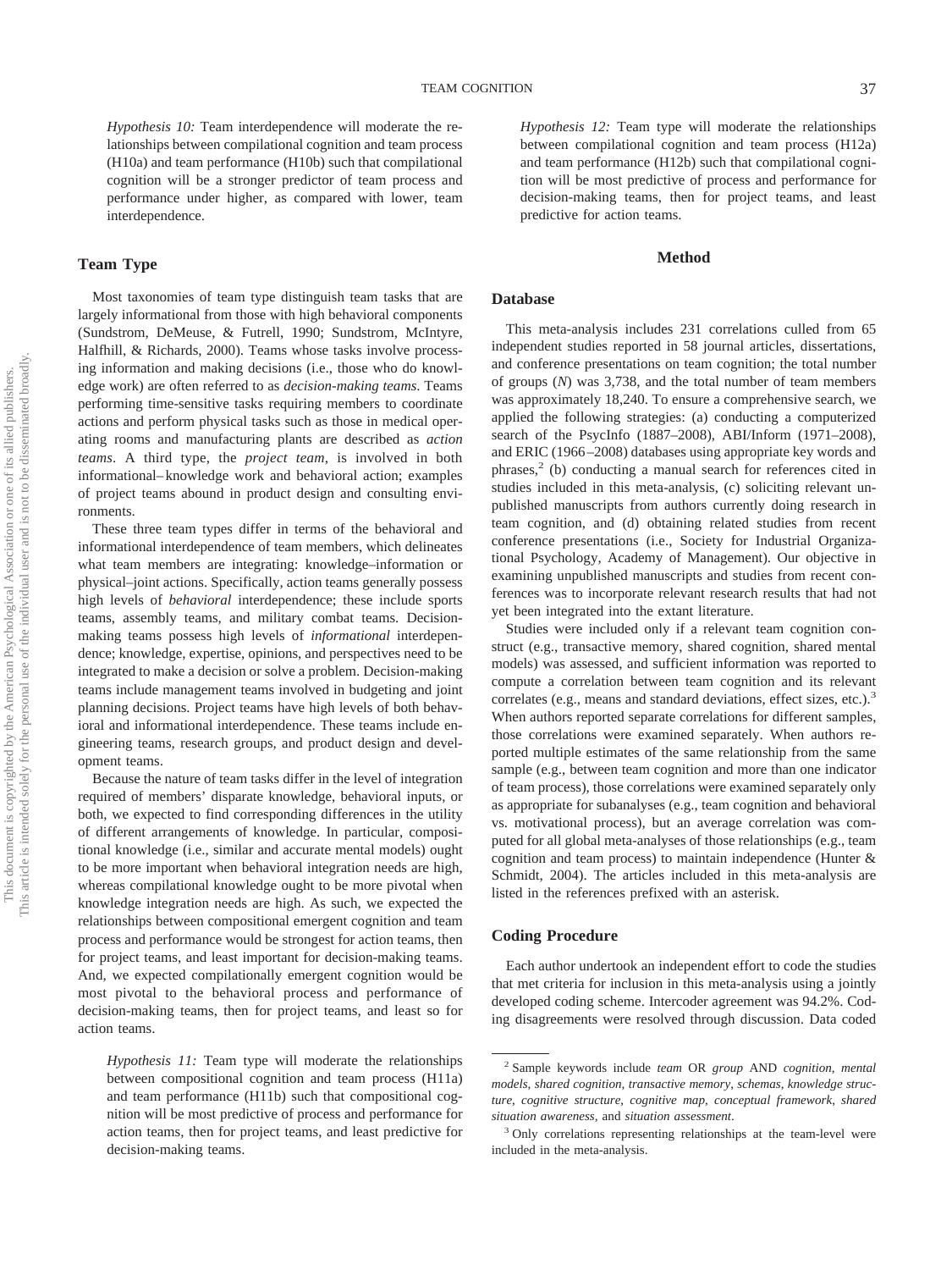included study sample size, number of groups included, sample characteristics, study design characteristics, team type, task interdependence, conceptualization of team cognition construct (i.e., nature of emergence, form of cognition, cognitive content domain), and, when reported, reliability estimates of team cognition and its correlates. Further, we coded relationships between team cognition and (a) team process (i.e., behavioral, motivational) and (b) team performance.

**Coding of team cognition.** Team cognition constructs have been examined in a number of different ways (Cooke, Salas, Cannon-Bowers, & Stout, 2000; Mohammed, Klimoski, & Rentsch, 2000; Rentsch et al., 2008), posing a significant challenge in meta-analyses. Specifically, terms like *mental models*, *shared cognition*, and *transactive memory* are often used interchangeably but to represent different cognition constructs. Table 1 provides a summary of the various terms used in team cognition research. Table 2 provides an overview of the cognitive underpinnings examined in the current study with examples of how studies were coded.

For nature of emergence, team cognition was coded as (a) *composition* when either the *congruence* (degree of match among team members' mental models) or *accuracy* (degree of match between the team members' schemas and a "true score," usually an expert's mental model) was calculated or assessed and (b) *compilation* when authors assessed the extent to which team members possessed complementary task- or team-relevant knowledge (i.e., complementarity, transactive memory). All correlations that could be coded as compilation were from studies on transactive memory. Further, these studies either examined knowledge differentiation specifically or transactive memory globally. As such, compilational emergence was further subcoded as *complementarity/ transactive memory–specialization* when team members' understanding of role specialization or memory differentiation was specifically assessed (e.g., Faraj & Sproull, 2000; He, Butler, & King, 2007), and as *complementarity*/*transactive memory– global* when a global measure of transactive memory was used (e.g., examining memory differentiation, task coordination, and task credibility aspects of transactive memory; Balkundi & Weinberg, 2008; Thomas, 2006).

For form of cognition, team cognition was coded as (a) *structured* when the organization of team knowledge was assessed (e.g., via Pathfinder, pairwise comparisons, multidimensional scaling) and (b) *perceptual* when shared cognition was assessed, but without any attempt to assess the structure of that cognition (e.g., via shared perceptions, Likert-type scales).<sup>4</sup>

For cognitive content domain, team cognition was coded as (a) *task* when cognition depicted the nature and components of the team's task(s) or (b) *team* when cognition included information related to team members' roles and responsibilities and facilitated members' expectations regarding how to interact with one another to accomplish team goals (e.g., Marks et al., 2000; Marks et al., 2002). Whereas task mental models depict what the team must do, teamwork mental models depict how the team should work together to do it (Marks et al., 2002).

**Coding of team process.** Two forms of team process were examined in the primary studies: behavioral and motivational. *Behavioral process* includes team actions that are primarily focused on task– goal accomplishment. In addition to coding behavioral process (overall), we further subdivided process to code transition process and action process (Marks et al., 2000). Process was coded as (a) *transi-* *tion process* when it focused primarily on evaluating or planning activities (e.g., mission analysis, goal specification, strategy formulation, planning) and (b) *action process* when it focused primarily on actions contributing directly toward goal accomplishment (e.g., monitoring progress toward goals, systems monitoring, coordination). Studies were coded as *transition–action* when authors measured both transition and action process but reported only a global correlation with cognition. All estimates of behavioral process and cognition were included in the overall category, but only estimates in which processes clearly aligned with Marks et al.'s definitions of transition and action process were included in the transition, action, and transition–action subcategories.

*Motivational* processes, which are broader in scope than behavioral processes, transcend the various phases of task or goal accomplishment (Kozlowski & Ilgen, 2006). Process was coded as *motivational* when it focused on actions associated with managing interpersonal relationships within the team (e.g., cohesion, conflict management, affect management, motivation, and confidence building; Marks et al., 2001). To examine the role of team cognition in team process, we first coded behavioral (transition, action) and motivational process individually whenever sufficient data were available. Then, we collapsed across process categories, computing average correlations as appropriate, to obtain an overall estimate of the role of team cognition in team process.

**Coding of team performance.** Team performance was typically operationalized as task performance, completion, or proficiency. We coded objective (e.g., simulation score, number of targets destroyed) and subjective indicators (e.g., supervisor evaluations, team evaluations) of team performance separately. We then collapsed across these categories, computing averages as appropriate, to examine team performance overall.

**Coding of task and study characteristics moderators.** We also coded aspects of the task and study characteristics that may moderate the cognition-process and cognition-performance relationships.5 We coded *team interdependence* using Gully et al. (1995), Gully et al. (2002), and Campion, Medsker, and Higgs (1993) as guides. Interdependence was coded as (a) *low* when task performance was largely a function of individual effort; much of the team's work was performed individually; members generally did not rely on one another to accomplish their work; and feedback, rewards, and goals occurred mainly at the individual level, (b) *moderate* when members relied on one another for some information and resources but were able to complete a significant portion of the task individually and the goals, outcome, and feedback were mixed, and (c) *high* when there were mutual or reciprocal dependencies among all members; members' performance was dependent on information or resources provided by other members; and team goals, outcomes, and feedback were emphasized over those of individual members. No instances of low task interdependence were observed in the primary studies, and so

<sup>4</sup> Rentsch et al. (2008) recognized interpretive cognition as a third category of form of cognition, wherein cognitive similarity is inferred via qualitative analyses processes (e.g., sense making or using case studies, observations, interviews, or essays). However, interpretive cognition was infrequently used in the primary studies, and the category was not retained.

<sup>5</sup> A summary of study characteristics for the meta-analytic database is available from Leslie A. DeChurch upon request.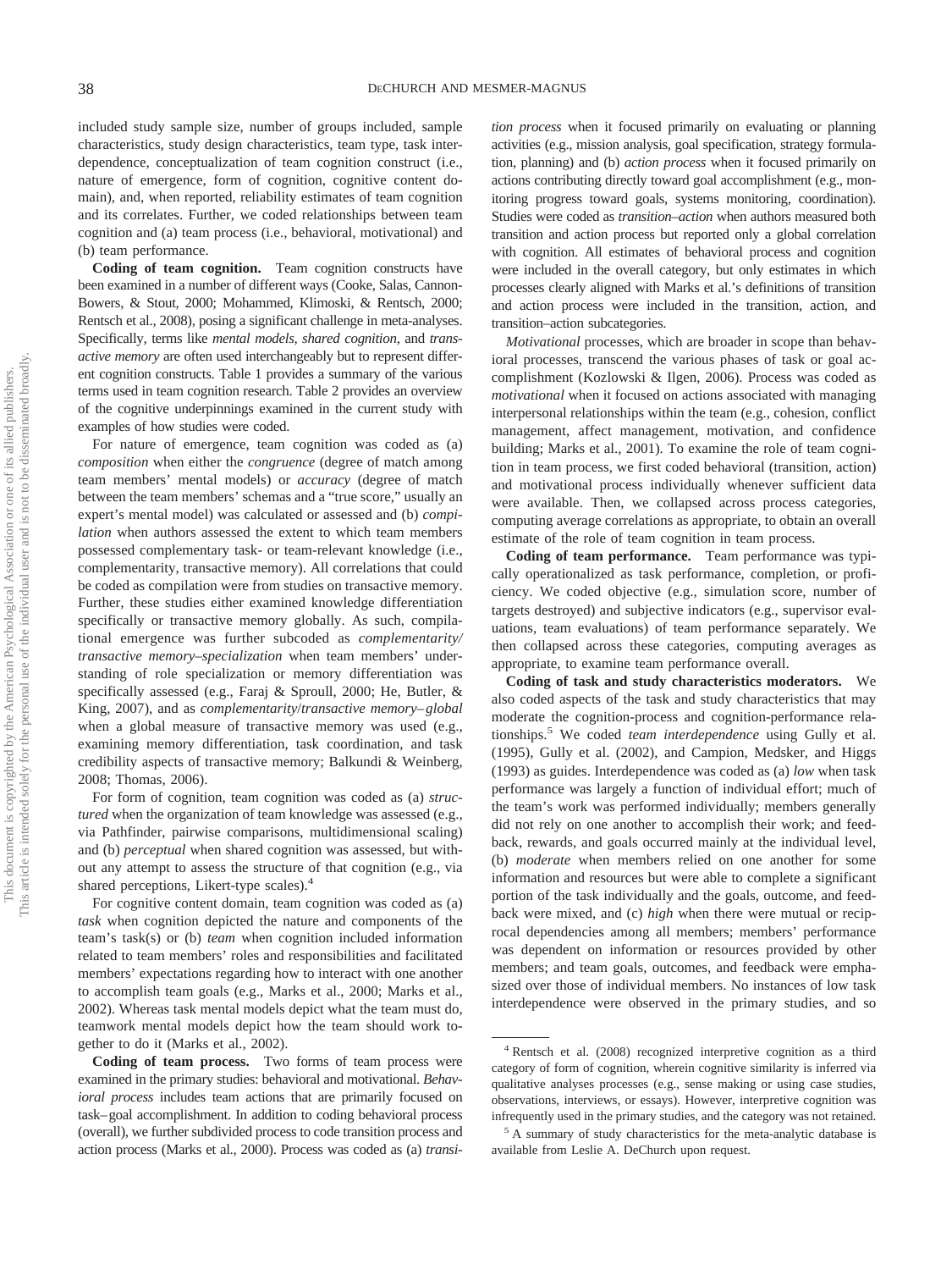#### TEAM COGNITION 39

Table 1

*Team Cognition Lexicon: Terms Used to Describe Team Cognition Constructs*

| Agreement about causes of performance | Perceptions of accurate cognitive map |
|---------------------------------------|---------------------------------------|
| Accuracy of knowledge identification  | Perceptions of role specialization    |
| Cognitive consensus                   | Presence of expertise                 |
| Cognitive diversity                   | Retrieval coordination                |
| Cognitive elaboration                 | Shared task understanding             |
| Collective cognition                  | Shared team declarative knowledge     |
| Collective knowledge                  | Shared team interaction mental models |
| Collective mind                       | Shared team mental models             |
| Cognitive spatial maps                | Shared team procedural knowledge      |
| Consensus about knowledge sources     | Similarity of knowledge               |
| Directory updating                    | Situated expertise                    |
| Distributed cognition                 | Specialization of expertise           |
| Diversity in expertise                | Strategic consensus                   |
| Expertise composition                 | Structure stability                   |
| Expertise coordination                | Task coordination                     |
| Expertise location                    | Task credibility                      |
| Expertise schema                      | Team cognition                        |
| Group cognition                       | Team cognitive maps                   |
| Information allocation                | Team declarative knowledge            |
| Knowledge stock                       | Team procedural knowledge             |
| Location of expertise                 | Teamwork schema agreement             |
| Mastery of teamwork knowledge         | Team mental models                    |
| Memory differentiation                | Team role mental models               |
| Shared cognition                      | Team task-related knowledge           |
| Shared mental model development       | Transactive information search        |
| Shared mental models                  | Transactive memory                    |
| Shared strategic cognition            | Transactive memory system             |

comparisons were made between teams exhibiting moderate and high levels of interdependence.

We coded team type into three categories (action, decisionmaking, and project teams) using Sundstrom, McIntyre, Halfhill, and Richards (2000) and Sundstrom, DeMeuse, and Futrell (1990) as guides. Teams were coded as (a) *action* when high levels of behavioral interdependence were required to effectively perform a task (e.g., sports teams, assembly teams, military combat teams), (b) *decision making* when high levels of informational interdependence were required to effectively make a decision or solve a problem (e.g., management teams involved in budgeting, joint planning), and (c) *project* when high levels of both behavioral and informational interdependence were required for successful task completion (e.g., engineering teams, research groups, development teams).

#### **Analysis**

To analyze this data, we used the meta-analytic methods outlined by Hunter and Schmidt (2004). Reliability estimates for team cognition and its relevant correlates were not reported in all studies. Therefore, corrections for unreliability were performed with artifact distribution meta-analysis. Corrections were made for unreliability in both team cognition and correlate measures.<sup>6</sup> Given the possibility of a file-drawer effect (wherein significant findings are more likely to be published; Rosenthal, 1979), we also conducted a file-drawer analysis (Hunter & Schmidt, 2004) to estimate the number of studies reporting null findings that would be required to reduce reliability-corrected correlations to a specified lower value (we used  $\rho = .05$ ).

## **Results**

Tables 3 through 14 present meta-analytic results for team cognition relations. In these tables, we report both the credibility (CV) and the confidence intervals (CI) around  $\rho$  (the reliabilitycorrected mean correlation, rho), as each provides unique information about the nature of  $\rho$  (Hunter & Schmidt, 2004; Whitener, 1990). Whereas the CV provides an estimate of the variability of corrected correlations across studies (wide CVs suggest the presence of a moderator, and CVs that do not include zero indicate that effects generalize across studies; Bobko & Roth, 2008; Kisamore, 2008; Kisamore & Brannick, 2008), the CI provides an estimate of the accuracy of our estimation of  $\rho$  (Whitener, 1990). As such, relationships were interpreted to generalize across situations in which the 80% CV did not include zero, and  $\rho s$  were interpreted to

 $6$  As our objective was to generalize across both time and measures, we included estimates of both test–retest reliability (coefficient of stability) and internal consistency (coefficient of equivalence) in creating our artifact distributions (Hunter & Schmidt, 2004). However, as both forms of reliability estimates underestimate measurement error, full correction for measurement error was not possible. As such, the results reported here are conservative estimates. Although reliability estimates that simultaneously account for measurement stability and equivalence would be preferable for making artifact distribution corrections (i.e., coefficients of equivalence and stability; Cronbach, 1947; Schmidt, Le, & Illies, 2003), such data were not available in the primary studies. The incomplete correction for measurement error provided here gives in more accurate results than would be possible if we failed to make any correction for measurement error (Hunter & Schmidt, 2004).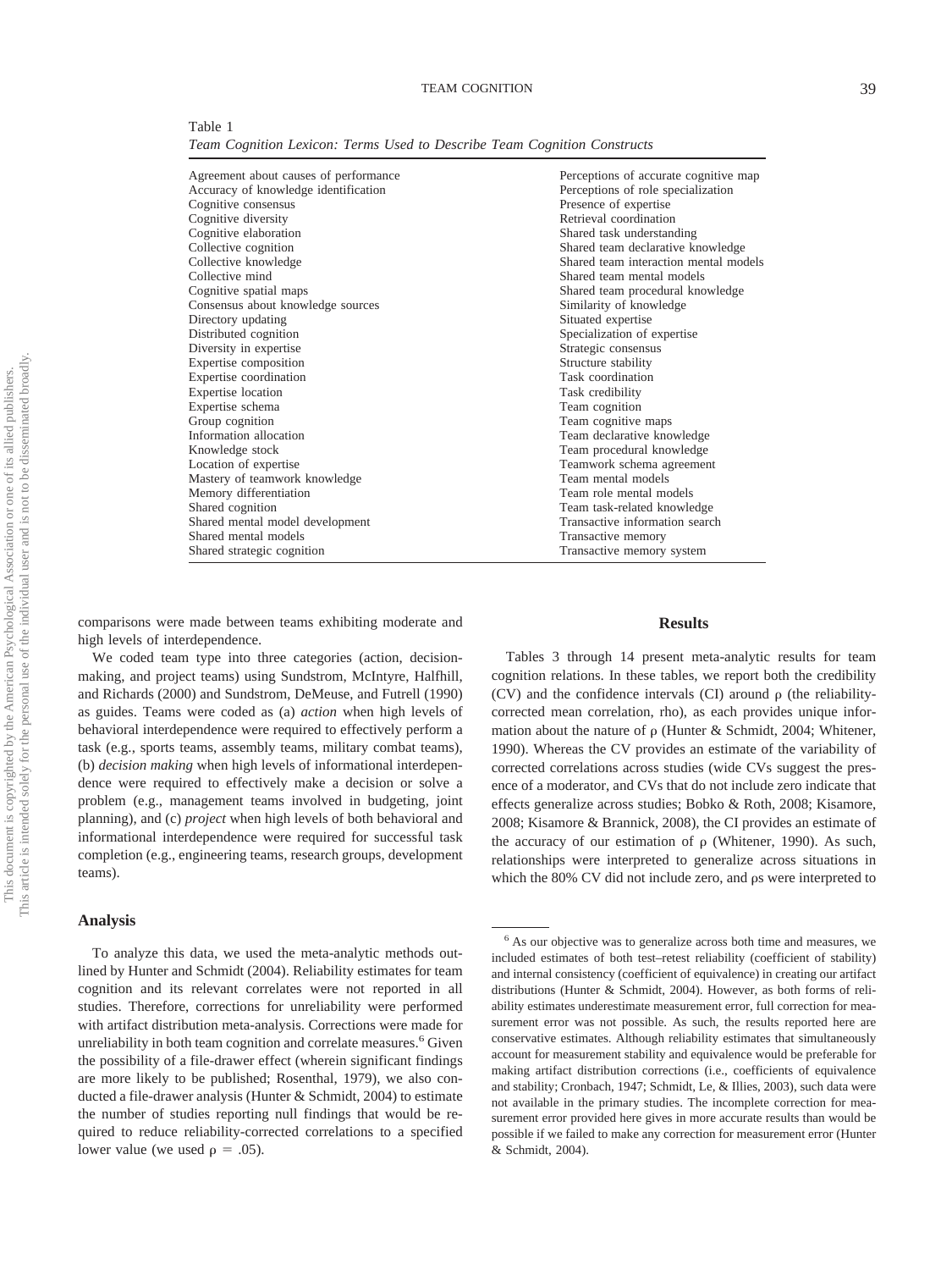| Table 2                                                               |  |  |
|-----------------------------------------------------------------------|--|--|
| Overview of Cognitive Underpinnings Examined Within the Current Study |  |  |

| Underpinning                     | Definition                                                                                                                                       | Exemplar study                                                                                                                                                                                                                                                                                                                                                                                                                                                                                                                                                                                                                            |
|----------------------------------|--------------------------------------------------------------------------------------------------------------------------------------------------|-------------------------------------------------------------------------------------------------------------------------------------------------------------------------------------------------------------------------------------------------------------------------------------------------------------------------------------------------------------------------------------------------------------------------------------------------------------------------------------------------------------------------------------------------------------------------------------------------------------------------------------------|
| Nature of emergence of cognition | Multilevel process whereby individual elemental<br>cognitive content combines to constitute<br>collective cognition (Kozlowski & Klein,<br>2000) | <b>Compilation:</b> "Members' meta knowledge of each other's<br>areas of expertise was measured by asking three, 5-point<br>Likert scale questions about team members' knowledge of<br>who knows what." (Kanawattanachai & Yoo, 2007, p. 792)<br><b>Composition:</b> "Shared task understanding was measured with<br>a four-item instrument [using] a five-point scale to rate<br>the extent to which teams shared a common<br>understanding [of the task domain]  agreement within<br>each team was assessed using rwg." (He et al., 2007, pp.<br>$275 - 276$                                                                            |
| Form of cognition                | Type of similar meaning, understanding, or<br>interpretation among team members (Rentsch<br>et al., 2008)                                        | <b>Perceptual:</b> "[S] hared cognition [was] captured by three items:<br>'We understand each other,' 'I understand the other parties'<br>problems and solutions,' and 'We know how to deal with<br>each others' problems and solutions."" (Swaab et al., 2007,<br>p. 191)<br><b>Structured:</b> "Participants were provided with a matrix that<br>listed [task-related] concepts They were asked to make<br>judgments about the relatedness of each pair using a Likert-<br>type scale These data were fed into  Pathfinder<br>which produced a similarity index  reflecting the overlap<br>among each pair." (Marks et al., 2002, p. 7) |
| Content of cognition             | Domain of knowledge contained in the team's<br>collective cognition (Marks et al., 2002;<br>Rentsch et al., 2008)                                | <b>Team:</b> "[T]eam members completed [concept] maps by placing<br>concepts that best represented the actions of each team<br>member on the map [to] assess whether team members<br>understood their teammates' roles and responsibilities"<br>(Ellis, 2006, p. 576)<br>Task: "[T]eam knowledge was indexed as members' average<br>score on several individual course assignments [which]<br>collectively provided a good index of how well members<br>knew the subject matter that underlay performance on the<br>simulation." (Mathieu & Schulze, 2006, p. 609)                                                                        |

be meaningfully different from one another when one estimate was not included in the CI band of the other estimate.

## **Magnitude of Impact of Team Cognition**

Table 3 presents meta-analytic evidence that bears on the broad relationships between team cognition and teamwork process and outcomes (H1–H4). Support was found for Hypothesis 1, which proposed a positive relationship between team cognition and team behavioral process; we found positive relationships between cognition and behavioral process overall ( $\rho = .43$ , CV = .18–.68), as well as between cognition and both transition and action processes  $(\rho = .43$  and .29, respectively). Cognition shows a stronger relation to transition process than to action process. Hypothesis 2, which proposed a positive relationship between team cognition and team motivational states, was supported. We found positive relationships between cognition and motivational states overall  $(p = .37, CV = .03-.70)$ , as well as more specifically between cognition and cohesion ( $\rho = .40$ , CV = .07-.73).

Support was found for Hypothesis 3, which proposed a positive relationship between team cognition and team performance ( $\rho =$ .38,  $CV = .17-0.59$ . Support was also found for Hypothesis 4, which proposed that measurement of team performance would moderate the relationship between team cognition and performance such that team cognition would be more strongly related to subjective than to objective measures of performance. Indeed, the point estimate for team cognition and team performance assessed

with subjective measures was greater than for performance assessed with objective measures ( $\rho = .44$  and  $\rho = .31$ , respectively).

Using regression analysis, we sought to determine the independent contribution of emergent team cognition to the prediction of team performance after controlling for the effects of behavioral processes and motivational states (Hypothesis 5). Following the theory-testing method developed by Viswesvaran and Ones (1995), we conducted regression analyses on meta-analytically derived correlations between the variables (i.e., meta-analytic regression; Colquitt, Conlon, Wesson, Porter, & Ng, 2001; Zimmerman, 2008). We used the harmonic means of the total sample sizes on which each meta-analytic correlation from the input matrix was estimated to compute the standard errors associated with the regression coefficients (cf. Viswesvaran & Ones, 1995). In order to examine the joint impact of the three drivers of team performance specified in the literature (i.e., motivational, behavioral, and cognitive), we obtained six meta-analytic correlations. The three relationships involving cognition were estimated from the current database ( $\rho_{cognition-transition/action process}$  = .35,  $\rho_{cognition-cohesion} = .40, \rho_{cognition-performance} = .38)$ . Estimates of relationships between behavioral process and both performance and motivation were obtained from LePine et al.'s (2008) meta-analysis ( $\rho_{transition/action}$  process-performance = .29,  $\rho_{transition/action process-cohesion} = .61$ , and the relationship between motivation and performance was estimated from Gully et al.'s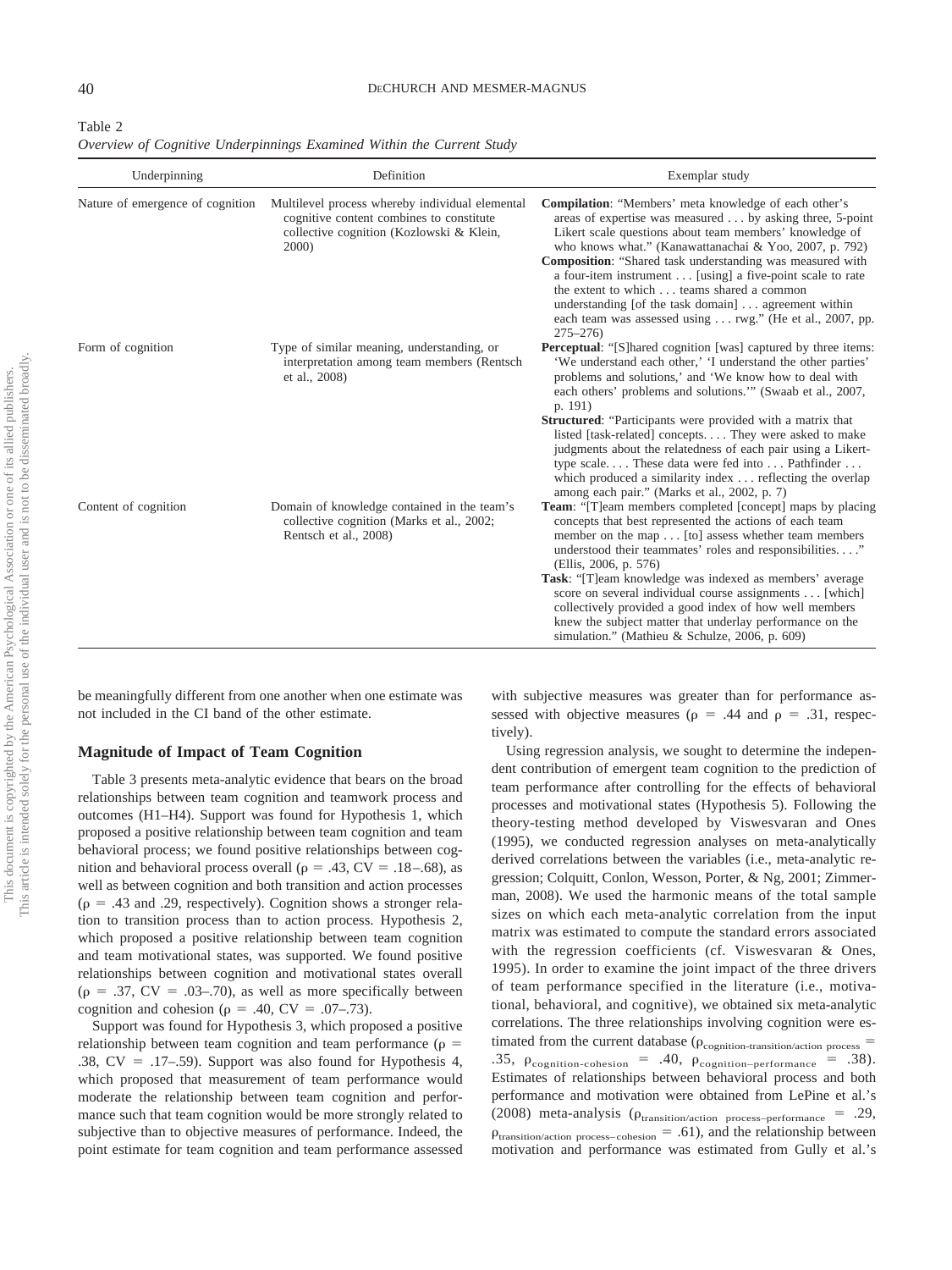| Meta-analysis                  | $\boldsymbol{k}$ | N     | $\boldsymbol{r}$ | $SD_r$ | $\rho$ | $SD_{\rho}$ | 80% CV   | 90% CI   | % SEV  | % ARTV | <b>FD</b> |
|--------------------------------|------------------|-------|------------------|--------|--------|-------------|----------|----------|--------|--------|-----------|
| Emergent team process & states |                  |       |                  |        |        |             |          |          |        |        |           |
| Team behavioral process        |                  |       |                  |        |        |             |          |          |        |        |           |
| Overall                        | 37               | 1.934 | .37              | .21    | .43    | .19         | .18, .68 | .36, .50 | 33.90  | 35.13  | 281       |
| Transition process             | $\overline{4}$   | 134   | .37              | .13    | .43    | .00         | .43, .43 | .31, .55 | 100.00 | 100.00 | 31        |
| Action process                 | 10               | 575   | .27              | .16    | .29    | .10         | .16, .42 | .20, .38 | 61.86  | 62.85  | 48        |
| Transition/action process      | 20               | 976   | .31              | .19    | .35    | .15         | .16, .54 | .27, .43 | 49.32  | 50.55  | 120       |
| Motivational states            |                  |       |                  |        |        |             |          |          |        |        |           |
| Overall                        | 17               | 860   | .31              | .06    | .37    | .26         | .03. .70 | .25, .49 | 24.48  | 24.95  | 109       |
| Cohesion                       | $\overline{7}$   | 425   | .34              | .25    | .40    | .26         | .07, .73 | .22, .58 | 20.56  | 21.37  | 49        |
| Team performance               |                  |       |                  |        |        |             |          |          |        |        |           |
| Overall                        | 60               | 3,512 | .33              | .19    | .38    | .16         | .17, .59 | .33, .43 | 40.48  | 41.93  | 396       |
| Measures                       |                  |       |                  |        |        |             |          |          |        |        |           |
| Objective                      | 39               | 2.243 | .28              | .18    | .31    | .15         | .13, .50 | .26, .36 | 47.18  | 48.33  | 203       |
| Subjective                     | 19               | 1,197 | .38              | .17    | .44    | .15         | .25, .64 | .37, .51 | 40.28  | 42.31  | 149       |

Table 3 *Overview of the Nomological Net of Team Cognition*

*Note.*  $k =$  number of correlations meta-analyzed;  $N =$  total number of groups;  $r =$  sample size weighted mean observed correlation;  $SD_r =$  sample size weighted standard deviation of the observed correlations;  $\rho =$  sample size weighted mean observed correlation corrected for unreliability in both measures;  $SD<sub>p</sub>$  = standard deviation of  $\rho$ ; 80% CV = 80% credibility interval around  $\rho$ ; 90% CI = 90% confidence interval around  $\rho$ ; % SEV = percentage of variance due to sampling error; % ARTV = percentage of variance due to all corrected artifacts;  $FDk =$  file drawer  $k$  representing the number of "lost" studies reporting null findings necessary to reduce  $\rho$  to .05.

(1995) meta-analysis of team cohesion and performance  $(\rho_{\text{cohesion–performance}} = .317).$ 

First, we tested a model wherein team motivational states and behavioral process were used to predict team performance. Together these factors explained 11.6% of the variance in team performance. Then, we tested a model wherein team cognition was entered along with team motivational states and behavioral process. Together these factors explained 18.4% of the variance in team performance, accounting for a significant 6.8% change in  $R^2$ due to team cognition.<sup>7</sup> The results are presented in Table 4. Notably, all three constructs explained significant unique variance in team performance, providing support for H5.

#### **Cognitive Moderators**

Hypotheses  $6-8$  dealt with the extent to which conceptualization and operationalization of cognition (nature of emergence, form of cognition, content of cognition) moderate the cognition– process and cognition–performance relationships. Support was found for Hypothesis 6 (nature of emergence moderator). Specif-

#### Table 4

*Regression Analysis Examining Unique Contribution of Team Cognition to Team Performance*

|                                                            | Team performance   |                                |  |  |  |  |
|------------------------------------------------------------|--------------------|--------------------------------|--|--|--|--|
| Construct                                                  | Model 1            | Model 2                        |  |  |  |  |
| Team cohesion<br>Team behavioral process<br>Team cognition | .223<br>.155       | .138<br>.106<br>.288           |  |  |  |  |
| $\frac{df}{R^2}$<br>$\Delta R^2$                           | 2,883<br>$.116***$ | 3,882<br>$.184***$<br>$.068**$ |  |  |  |  |

*Note.* All coefficients are standardized and significant at  $p < .01$ .<br><sup>\*\*</sup>  $p < .01$ .

ically, as can be seen in Table 5, a stronger positive point estimate was found for the relationship between compilational emergence and team behavioral process than between compositional emergence and team behavioral process ( $\rho = .62$  vs.  $\rho = .29$ ). Similarly, as can be seen in Table 6, stronger positive point estimates were found for the relationship between compilational emergence and team performance than between compositional emergence and team performance ( $\rho = .44$  vs.  $\rho = .32$ ). This pattern is consistent across both objective and subjective measures of performance.

Hypothesis 7 proposed that form of cognition moderates the relationships between team compositional cognition and team behavioral process (H7a) and between team compositional cognition and team performance (H7b). Support was found for Hypothesis 7a (see Table 7) but not 7b (see Table 8). Specifically, the positive relationship between team compositional cognition and team behavioral process was stronger for structured cognition than for perceptual cognition ( $\rho = .32$  vs.  $\rho = .21$ ). It is interesting that this relationship held for cognitive congruence but not cognitive accuracy. Accurate perceptual cognition predicted behavioral process more strongly than did accurate structured cognition ( $\rho = .35$  vs.  $\rho = .22$ ). Point estimates for the compositional cognition–performance relationship were similar regardless of whether the form of cognition was structured or perceptual ( $\rho = .33$  vs.  $\rho = .34$ ).

Hypothesis 8a proposed that content of cognition moderates the relationship between compositional cognition and behavioral process such that team-based cognition is more predictive of behavioral process than is task-based cognition. Support was found for this hypothesis but only with structured cognition. Specifically, as can be seen in Table 9, although structured team-based cognition was found to be more predictive of team process than structured task-based cognition ( $\rho = .36$  vs.  $\rho = .23$ ), perceptual task-based cognition and perceptual team-based cognition were similarly predictive of process ( $\rho = .31$  vs.  $\rho = .30$ ).

<sup>7</sup> We thank an anonymous reviewer for suggesting this analysis.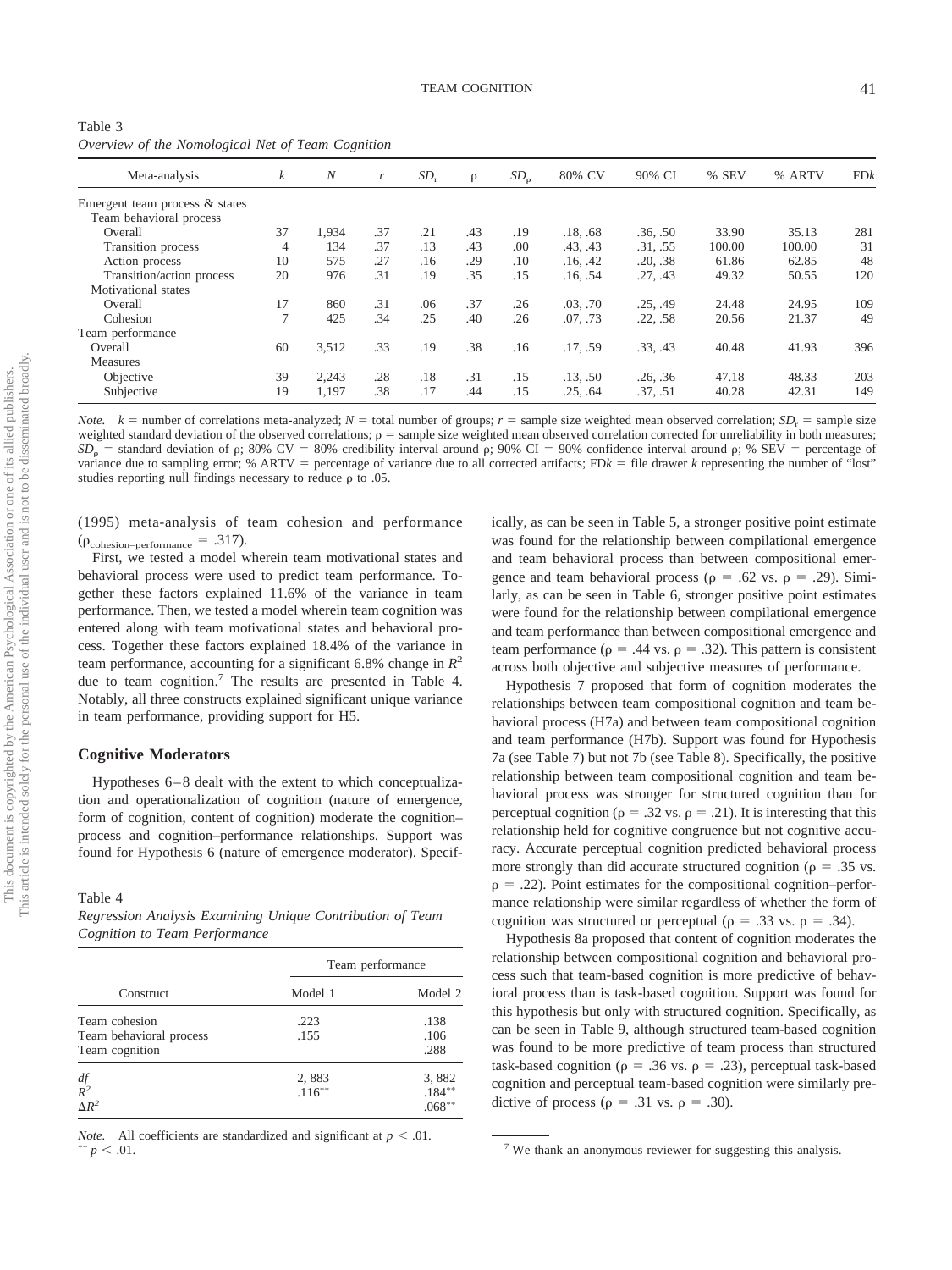| ٠ |
|---|
| ٠ |

| Table 5                                                                                 |  |
|-----------------------------------------------------------------------------------------|--|
| Team Cognition–Team Behavioral Process Relationship: Nature of Emergence as a Moderator |  |

| Meta-analysis           |    |     |     | SD. |     | SD <sub>0</sub> | 80% CV   | 90% CI   | % SEV | % ARTV | <b>FD</b> |
|-------------------------|----|-----|-----|-----|-----|-----------------|----------|----------|-------|--------|-----------|
| Compositional emergence | 15 | 776 | .26 | .15 | .29 | .07             | .20. .38 | .22, .36 | 78.43 | 80.34  | 72        |
| Congruence              |    | 632 | .27 | .16 | .33 | .12             | .18.48   | .23, .43 | 62.56 | 63.43  | 62        |
| Accuracy                | 10 | 547 | .29 | .16 | .32 | .08             | .22. .42 | .23, .41 | 74.91 | 77.36  | 54        |
| Compilational emergence | 10 | 525 | .51 | .17 | .62 | .16             | .4182    | .51, .73 | 35.57 | 38.68  | 114       |
| TMS specialization      |    | 318 | .45 | .12 | .55 | .05             | .49. .62 | .45, .65 | 83.13 | 87.75  | 60        |
| TMS global              |    | 467 | .58 | .22 | .68 | .23             | .3997    | .53, .83 | 16.81 | 18.74  | 101       |
|                         |    |     |     |     |     |                 |          |          |       |        |           |

*Note.*  $k =$  number of correlations meta-analyzed;  $N =$  total number of groups;  $r =$  sample size weighted mean observed correlation;  $SD_r =$  sample size weighted standard deviation of the observed correlations;  $\rho =$  sample size weighted mean observed correlation corrected for unreliability in both measures;  $SD<sub>p</sub>$  = standard deviation of  $\rho$ ; 80% CV = 80% credibility interval around  $\rho$ ; 90% CI = 90% confidence interval around  $\rho$ ; % SEV = percentage of variance due to sampling error; % ARTV = percentage of variance due to all corrected artifacts;  $FDk =$  file drawer  $k$  representing the number of "lost" studies reporting null findings necessary to reduce  $\rho$  to .05; TMS = transactive memory system.

Hypothesis 8b proposed that content of cognition moderates the compositional cognition–performance relationship such that taskbased cognition is more predictive of performance than teambased cognition. As can be seen in Table 10, support was found for this hypothesis but only with subjective performance ( $\rho = .47$  vs.  $\rho = .27$ ). The proposed pattern was also found with the overall performance category ( $\rho = .31$  vs.  $\rho = .27$ ), but we could not conclude that the effects were different because the mean rho for task-based cognition fell within the confidence interval for teambased cognition (and vice versa).

## **Task Moderators**

Hypothesis 9 proposed that team interdependence moderates the relationships between compositional cognition and team process

(H9a) and performance (H9b) such that compositional cognition is more strongly predictive of team process and performance when team interdependence is moderate. As can be seen in Table 11, support was found for H9b but not for H9a. Opposite from our prediction, we found that the cognition-process relationship was stronger for compositional emergence under conditions of high team interdependence ( $\rho = .34$  vs.  $\rho = .21$ ). In support of H9b, the anticipated pattern was found with team performance; specifically, the cognition–performance relationship was stronger for compositional emergence under conditions of moderate, rather than high, interdependence ( $\rho = .38$  vs.  $\rho = .28$ ).

Hypothesis 10 proposed that team interdependence moderates the relationships between compilational cognition and team process (H10a) and performance (H10b), such that compilational

# Table 6

*Team Cognition–Team Performance Relationship: Nature of Emergence as a Moderator*

| Meta-analysis               | k  | $\boldsymbol{N}$ | r   | $SD_r$ | $\rho$ | $SD_{\rho}$ | 80% CV   | 90% CI    | % SEV  | % ARTV | <b>FD</b> |
|-----------------------------|----|------------------|-----|--------|--------|-------------|----------|-----------|--------|--------|-----------|
| Team performance—Overall    |    |                  |     |        |        |             |          |           |        |        |           |
| Compositional emergence     | 33 | 2,088            | .28 | .18    | .32    | .15         | .13, .51 | .25/.39   | 43.86  | 45.67  | 179       |
| Congruence                  | 28 | 1,852            | .25 | .20    | .30    | .20         | .05, .54 | .22/.38   | 32.92  | 33.93  | 140       |
| Accuracy                    | 15 | 872              | .30 | .16    | .34    | .10         | .21, .47 | .26/.42   | 60.81  | 63.67  | 87        |
| Compilational emergence     | 26 | 1,510            | .37 | .17    | .44    | .15         | .25, .63 | .37/.51   | 44.25  | 45.92  | 203       |
| TMS specialization          | 11 | 601              | .30 | .22    | .35    | .21         | .09, .61 | .22/.48   | 32.18  | 33.12  | 66        |
| TMS global                  | 21 | 1,310            | .40 | .18    | .47    | .17         | .25, .69 | .39/0.55  | 34.06  | 35.52  | 177       |
| Team performance—Objective  |    |                  |     |        |        |             |          |           |        |        |           |
| Compositional emergence     | 24 | 1,403            | .23 | .16    | .26    | $.10\,$     | .13, .39 | .19/.33   | 62.48  | 63.73  | 101       |
| Congruence                  | 20 | 1.194            | .21 | .16    | .25    | .12         | .10, .40 | .18/0.32  | 59.10  | 60.65  | 80        |
| Accuracy                    | 11 | 673              | .28 | .16    | .30    | .11         | .16, .44 | .21/.39   | 56.67  | 57.89  | 55        |
| Compilational emergence     | 17 | 972              | .35 | .19    | .42    | .17         | .20, .63 | .33/.51   | 40.14  | 41.27  | 126       |
| TMS Specialization          | 5  | 318              | .24 | .22    | .29    | .21         | .01, .55 | .09/0.47  | 29.43  | 29.44  | 23        |
| TMS Global                  | 15 | 919              | .39 | .21    | .47    | .21         | .21, .74 | .36 / .58 | 28.33  | 29.80  | 126       |
| Team performance—Subjective |    |                  |     |        |        |             |          |           |        |        |           |
| Compositional emergence     | 9  | 685              | .36 | .18    | .42    | .17         | .20, .64 | .30/.54   | 30.44  | 32.13  | 67        |
| Congruence                  | 8  | 658              | .31 | .25    | .37    | .26         | .03, .71 | .19/.55   | 16.45  | 16.80  | 51        |
| Accuracy                    | 4  | 199              | .37 | .12    | .43    | .00         | .43, .43 | .32/.54   | 100.00 | 100.00 | 31        |
| Compilational emergence     | 10 | 556              | .42 | .13    | .50    | .07         | .42, .58 | .42/ .58  | 76.69  | 80.37  | 90        |
| TMS specialization          | 7  | 301              | .38 | .19    | .45    | .15         | .26, .65 | .31/.59   | 49.94  | 51.77  | 56        |
| TMS global                  | 6  | 391              | .43 | .11    | .50    | .05         | .43, .56 | .41/.59   | 80.86  | 83.54  | 54        |
|                             |    |                  |     |        |        |             |          |           |        |        |           |

*Note.*  $k =$  number of correlations meta-analyzed;  $N =$  total number of groups;  $r =$  sample size weighted mean observed correlation;  $SD_r =$  sample size weighted standard deviation of the observed correlations;  $\rho =$  sample size weighted mean observed correlation corrected for unreliability in both measures;  $SD_{\rho}$  = standard deviation of  $\rho$ ; 80% CV = 98% credibility interval around  $\rho$ ; 90% CI = 90% confidence interval around  $\rho$ ; % SEV = percentage of variance due to sampling error; % ARTV = percentage of variance due to all corrected artifacts; FD*k* = file drawer *k* representing the number of "lost" studies reporting null findings necessary to reduce  $\rho$  to .05; TMS = transactive memory system.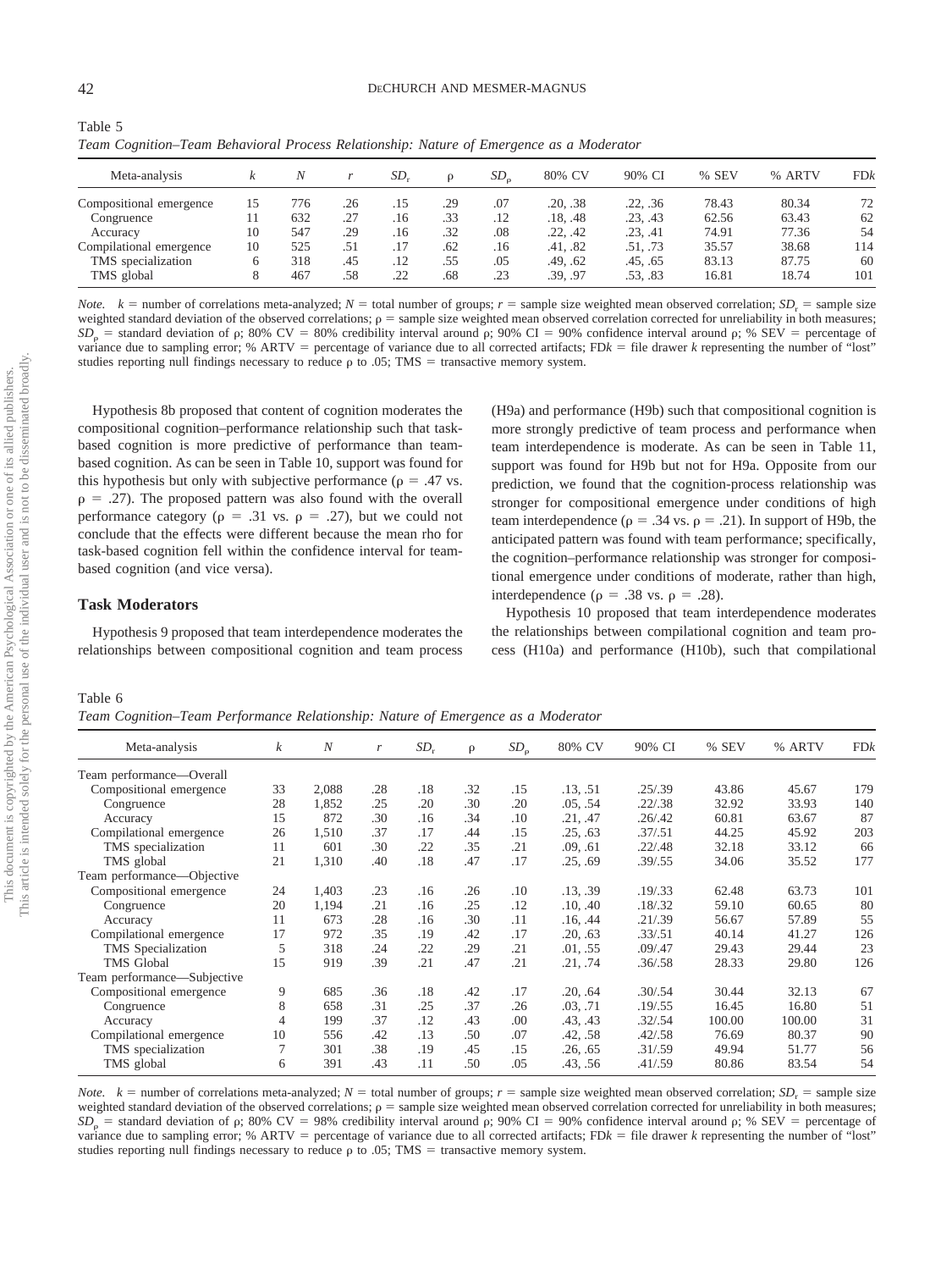| Table 7                                                                                             |  |  |  |
|-----------------------------------------------------------------------------------------------------|--|--|--|
| Compositional Team Cognition–Team Behavioral Process Relationship: Form of Cognition as a Moderator |  |  |  |

| Meta-analysis | ĸ  | N   |     | SD. |     | SD   | 80% CV   | 90% CI   | % SEV  | % ARTV | <b>FD</b> |
|---------------|----|-----|-----|-----|-----|------|----------|----------|--------|--------|-----------|
| Perceptual    |    | 245 | .19 | .13 | .21 | .00  | .21/.21  | .11/.31  | 100.00 | 100.00 | 19        |
| Congruence    |    | 175 | .16 | .12 | .20 | .00  | .20/0.20 | .06/0.34 | 100.00 | 100.00 | 9         |
| Accuracy      |    | 398 | .32 | .15 | .35 | .08  | .25/.45  | .25/.45  | 74.29  | 76.77  | 48        |
| Structured    | 10 | 555 | .26 | .16 | .32 | .11  | 18/.45   | .22/.42  | 67.19  | 67.42  | 54        |
| Congruence    | 10 | 555 | .27 | .16 | .33 | .12  | 18/.49   | .23/0.43 | 61.62  | 61.86  | 56        |
| Accuracy      |    | 173 | .18 | .09 | .22 | .00. | .22/.22  | 12/0.32  | 100.00 | 100.00 | 10        |

*Note.*  $k =$  number of correlations meta-analyzed;  $N =$  total number of groups;  $r =$  sample size weighted mean observed correlation;  $SD_r =$  sample size weighted standard deviation of the observed correlations;  $\rho =$  sample size weighted mean observed correlation corrected for unreliability in both measures;  $SD<sub>p</sub>$  = standard deviation of  $\rho$ ; 80% CV = 80% credibility interval around  $\rho$ ; 90% CI = 90% confidence interval around  $\rho$ ; % SEV = percentage of variance due to sampling error; % ARTV = percentage of variance due to all corrected artifacts;  $FDk =$  file drawer  $k$  representing the number of "lost" studies reporting null findings necessary to reduce  $\rho$  to .05.

cognition is more strongly predictive of process and performance when interdependence is high rather than when interdependence is moderate. This hypothesis was not supported (see Table 11); opposite our prediction, the cognition–process relationship was stronger for compilational emergence under conditions of moderate interdependence ( $\rho = .75$  vs.  $\rho = .62$ ), and there was no observed difference in the performance for compilational cognition across levels of team interdependence ( $\rho = .44$  vs.  $\rho = .44$ ).

Hypothesis 11 proposed that team type moderates the relationships between compositional cognition and process (H11a) and performance (H11b) such that compositional cognition is most predictive of process and performance in action teams. As can be seen in Table 12, support was found for H11a but not for H11b. Specifically, compositional cognition was found to be more predictive of team process in action teams than in decision-making teams ( $\rho = .33$  vs.  $\rho = .15$ ); however, compositional cognition was more predictive of performance in project and decisionmaking teams than in action teams ( $\rho = .52$  vs.  $\rho = .25$ , and  $\rho = .40$  vs.  $\rho = .25$ , respectively).

Hypothesis 12 proposed that team type moderates the relationships between compilational cognition and process (H12a) and performance (H12b) such that compilational cognition is more predictive of process and performance in decision-making teams. Partial support was found for H12a; H12b was not supported. Specifically, compilational cognition was more predictive of team process in decision-making and project teams than in action teams ( $\rho = .78$  vs.  $\rho = .55$ , and  $\rho = .77$  vs.  $\rho = .55$ , respectively). However, compilational cognition was more predictive of team performance in action and project teams than in decision-making teams ( $\rho = .47$  vs.  $\rho = .30$ , and  $\rho = .54$  vs.  $\rho =$ .30, respectively).

#### **Study Characteristics Moderators**

Although no specific hypotheses were proposed, we explored study setting (laboratory vs. field) and design (experiment vs. nonexperiment) as potential moderators of the cognition–process and cognition–performance relationships (see Table 13 and Table 14). Setting and design were found to moderate the relationship between compilational cognition and team process such that the cognition–process relationship was stronger in field than in

*Compositional Team Cognition–Team Performance Relationship: Form of Cognition as a Moderator*

| Meta-analysis               | $\kappa$ | N     | r   | $SD_r$ | $\rho$ | SD <sub>0</sub> | 80% CV      | 90% CI   | % SEV  | % ARTV | <b>FD</b> |
|-----------------------------|----------|-------|-----|--------|--------|-----------------|-------------|----------|--------|--------|-----------|
| Team performance—Overall    |          |       |     |        |        |                 |             |          |        |        |           |
| Perceptual                  | 19       | 1,227 | .29 | .20    | .34    | .18             | .11, .57    | .26, .42 | 34.88  | 35.95  | 110       |
| Congruence                  | 13       | 967   | .25 | .25    | .29    | .26             | $-.05, .62$ | .16, .42 | 18.93  | 19.51  | 62        |
| Accuracy                    | 10       | 472   | .29 | .13    | .32    | .00             | .32, .32    | .25, .39 | 100.00 | 100.00 | 54        |
| Structured                  | 16       | 912   | .26 | .15    | .33    | .09             | .21, .45    | .25, .41 | 74.01  | 74.39  | 90        |
| Congruence                  | 16       | 912   | .24 | .13    | .31    | .04             | .26, .37    | .24. .38 | 93.16  | 93.60  | 83        |
| Accuracy                    | 6        | 424   | .31 | .18    | .35    | .15             | .16, .55    | .21, .49 | 37.90  | 37.98  | 36        |
| Team performance—Objective  |          |       |     |        |        |                 |             |          |        |        |           |
| Perceptual                  | 13       | 683   | .22 | .17    | .23    | .12             | .08. .38    | .15, .31 | 58.47  | 59.02  | 47        |
| Structured                  | 13       | 777   | .25 | .14    | .29    | .09             | .19, .40    | .22, .36 | 74.17  | 74.54  | 63        |
| Team performance—Subjective |          |       |     |        |        |                 |             |          |        |        |           |
| Perceptual                  | 6        | 544   | .38 | .19    | .44    | .18             | .21, .67    | .29. .59 | 24.03  | 26.28  | 47        |
| Structured                  | 3        | 141   | .29 | .15    | .32    | .08             | .22, .42    | .16, .48 | 78.01  | 78.01  | 16        |
|                             |          |       |     |        |        |                 |             |          |        |        |           |

*Note.*  $k =$  number of correlations meta-analyzed;  $N =$  total number of groups;  $r =$  sample size weighted mean observed correlation;  $SD_r =$  sample size weighted standard deviation of the observed correlations;  $\rho =$  sample size weighted mean observed correlation corrected for unreliability in both measures;  $SD<sub>p</sub>$  = standard deviation of  $\rho$ ; 80% CV = 80% credibility interval around  $\rho$ ; 90% CI = 90% confidence interval around  $\rho$ ; % SEV = percentage of variance due to sampling error; % ARTV = percentage of variance due to all corrected artifacts; FD*k* = file drawer *k* representing the number of "lost" studies reporting null findings necessary to reduce  $\rho$  to .05.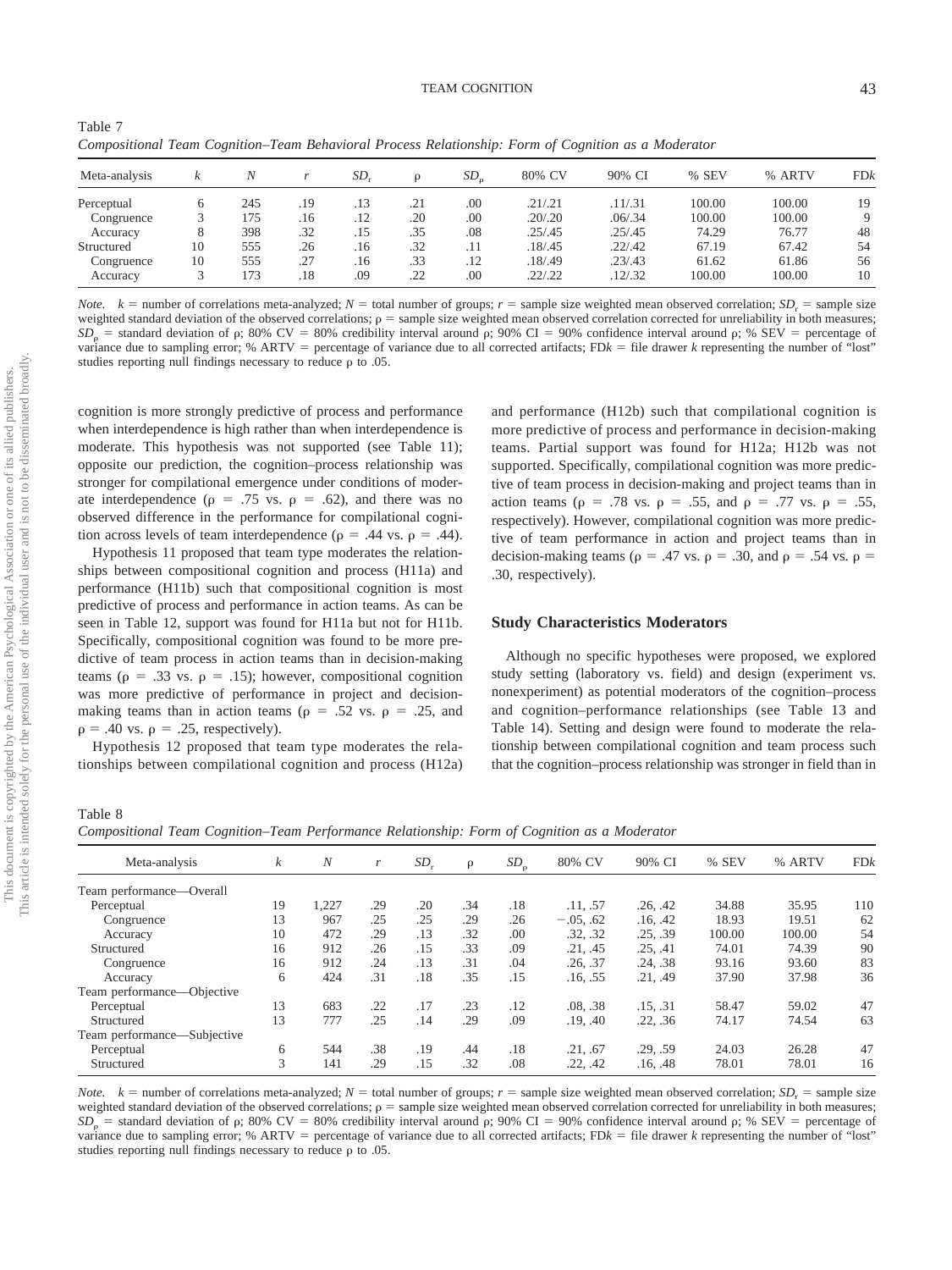| - | _ |
|---|---|
|   |   |

Table 9

| Compositional Team Cognition–Team Denavioral Frocess Retationship. Content of Cognition as a moderator |     |     |     |     |             |          |          |        |        |     |
|--------------------------------------------------------------------------------------------------------|-----|-----|-----|-----|-------------|----------|----------|--------|--------|-----|
| Meta-analysis                                                                                          |     |     | SD. |     | $SD_{\rho}$ | 80% CV   | 90% CI   | % SEV  | % ARTV | FDk |
| Task                                                                                                   | 557 | .25 | .13 |     | .00         | .27. .27 | .20. .34 | 100.00 | 100.00 | 49  |
| Perceptual                                                                                             | 178 | .28 | .14 | .31 | .00         | .31, .31 | .20, .42 | 100.00 | 100.00 | 26  |
| Structured                                                                                             | 427 | .21 | .13 | .23 | .02         | .20, .25 | .15. .31 | 98.44  | 98.68  | 29  |
| Team                                                                                                   | 475 | .26 | .14 | .30 | .07         | .20. .39 | .20, .40 | 75.58  | 78.38  | 40  |
| Perceptual                                                                                             | 320 | .28 | .14 | .30 | .07         | .21. .39 | .19.41   | 72.89  | 74.47  | 25  |
| Structured                                                                                             | 345 | .30 | .14 | .36 | .09         | .24. .47 | .25, .47 | 72.89  | 73.16  | 37  |

*Compositional Team Cognition–Team Behavioral Process Relationship: Content of Cognition as a Moderator*

*Note.*  $k =$  number of correlations meta-analyzed;  $N =$  total number of groups;  $r =$  sample size weighted mean observed correlation;  $SD_r =$  sample size weighted standard deviation of the observed correlations;  $\rho =$  sample size weighted mean observed correlation corrected for unreliability in both measures;  $SD<sub>p</sub>$  = standard deviation of  $\rho$ ; 80% CV = 80% credibility interval around  $\rho$ ; 90% CI = 90% confidence interval around  $\rho$ ; % SEV = percentage of variance due to sampling error; % ARTV = percentage of variance due to all corrected artifacts;  $FDk =$  file drawer  $k$  representing the number of "lost" studies reporting null findings necessary to reduce  $\rho$  to .05.

laboratory studies ( $\rho = .85$  vs.  $\rho = .60$ ) and in nonexperiments than in experiments ( $\rho = .78$  vs.  $\rho = .49$ ).

#### **Discussion**

The current findings empirically support an emerging consensus in the team effectiveness literature: Three classes of emergent collective constructs (behavioral process, motivational states, and cognitive states) are uniquely important drivers of team effectiveness (Ilgen et al., 2005; Kozlowski & Bell, 2003; Kozlowski & Ilgen, 2006; Mathieu et al., 2008). The first two— behavioral process and motivational states— have been the subject of prior meta-analytic integration (Gully et al., 1995; 2002; LePine et al., 2008; Mullen & Copper, 1994). The aim of the current study was to provide a comprehensive synthesis of the team cognition literature that would enable a unified, coherent body of research to follow. The current pattern of findings (a) clarify several meaningful conclusions about the value of the team cognition construct supported by the existing empirical knowledge base, (b) suggest a number of revisions to the way in which team cognition should be studied, and (c) point out empirical blind spots in need of closer examination.

## **The Value of Team Cognition**

In response to our first question, there is clearly a cognitive foundation to teamwork. Cannon-Bowers and Salas made an important observation in their applied work with military teams: Patterns in the combinations of individuals' cognitive sets are strongly related to team behavioral process (transition and action), team motivational

Table 10 *Compositional Team Cognition–Team Performance Relationship: Content of Cognition as a Moderator*

| Meta-analysis               | $\boldsymbol{k}$ | N     | r   | $SD_r$ | $\rho$ | SD <sub>0</sub> | 80% CV      | 90% CI      | % SEV | % ARTV | <b>FD</b> |
|-----------------------------|------------------|-------|-----|--------|--------|-----------------|-------------|-------------|-------|--------|-----------|
| Team performance-Overall    |                  |       |     |        |        |                 |             |             |       |        |           |
| Task                        | 22               | 1,419 | .28 | .17    | .31    | .13             | .15, .48    | .24, .38    | 49.06 | 50.65  | 115       |
| Perceptual                  | 12               | 824   | .32 | .19    | .35    | .17             | .14, .57    | .25, .45    | 32.18 | 33.79  | 72        |
| Structured                  | 13               | 717   | .24 | .14    | .25    | .06             | .17, .34    | .18, .32    | 80.11 | 80.58  | 52        |
| Team                        | 20               | 1,137 | .23 | .18    | .27    | .15             | .08, .47    | .19, .35    | 48.26 | 49.78  | 88        |
| Perceptual                  | 12               | 630   | .21 | .21    | .22    | .17             | .01, .44    | .12, .32    | 40.70 | 41.26  | 41        |
| Structured                  | 10               | 581   | .25 | .16    | .33    | .13             | .16, .49    | .22, .44    | 59.98 | 60.30  | 56        |
| Team performance—Objective  |                  |       |     |        |        |                 |             |             |       |        |           |
| Task                        | 17               | 903   | .21 | .14    | .22    | .05             | .16, .28    | .15, .29    | 88.88 | 89.63  | 58        |
| Perceptual                  | 9                | 408   | .19 | .19    | .21    | .13             | .04, .37    | .09, .33    | 56.87 | 57.22  | 29        |
| Structured                  | 10               | 546   | .22 | .13    | .22    | .03             | .17, .26    | .15, .29    | 94.08 | 94.08  | 34        |
| Team                        | 12               | 735   | .25 | .16    | .28    | .12             | .13, .43    | .20, .36    | 56.81 | 58.64  | 55        |
| Perceptual                  | 7                | 412   | .23 | .17    | .24    | .12             | .09, .38    | .12, .36    | 53.69 | 53.70  | 27        |
| Structured                  | 8                | 469   | .24 | .16    | .28    | .13             | .12, .45    | .16, .40    | 57.53 | 57.80  | 37        |
| Team performance—Subjective |                  |       |     |        |        |                 |             |             |       |        |           |
| Task                        | 5                | 516   | .41 | .12    | .47    | .09             | .35, .58    | .37, .57    | 48.94 | 50.79  | 42        |
| Perceptual                  | 3                | 416   | .45 | .08    | .51    | .03             | .47, .55    | .43, .59    | 78.61 | 86.21  | 28        |
| Structured                  |                  |       |     |        |        |                 |             |             |       |        |           |
| Team                        | 6                | 283   | .23 | .22    | .27    | .20             | .01, .52    | .09, .45    | 38.97 | 39.51  | 27        |
| Perceptual                  | 4                | 171   | .17 | .25    | .20    | .23             | $-.10, .49$ | $-.05, .45$ | 35.23 | 35.49  | 12        |
| Structured                  |                  |       |     |        |        |                 |             |             |       |        |           |
|                             |                  |       |     |        |        |                 |             |             |       |        |           |

*Note.*  $k =$  number of correlations meta-analyzed;  $N =$  total number of groups;  $r =$  sample size weighted mean observed correlation;  $SD_r =$  sample size weighted standard deviation of the observed correlations;  $\rho =$  sample size weighted mean observed correlation corrected for unreliability in both measures;  $SD<sub>p</sub>$  = standard deviation of  $\rho$ ; 80% CV = 80% credibility interval around  $\rho$ ; 90% CI = 90% confidence interval around  $\rho$ ; % SEV = percentage of variance due to sampling error; % ARTV = percentage of variance due to all corrected artifacts; FD*k* = file drawer *k* representing the number of "lost" studies reporting null findings necessary to reduce  $\rho$  to .05. Dashes indicate no data.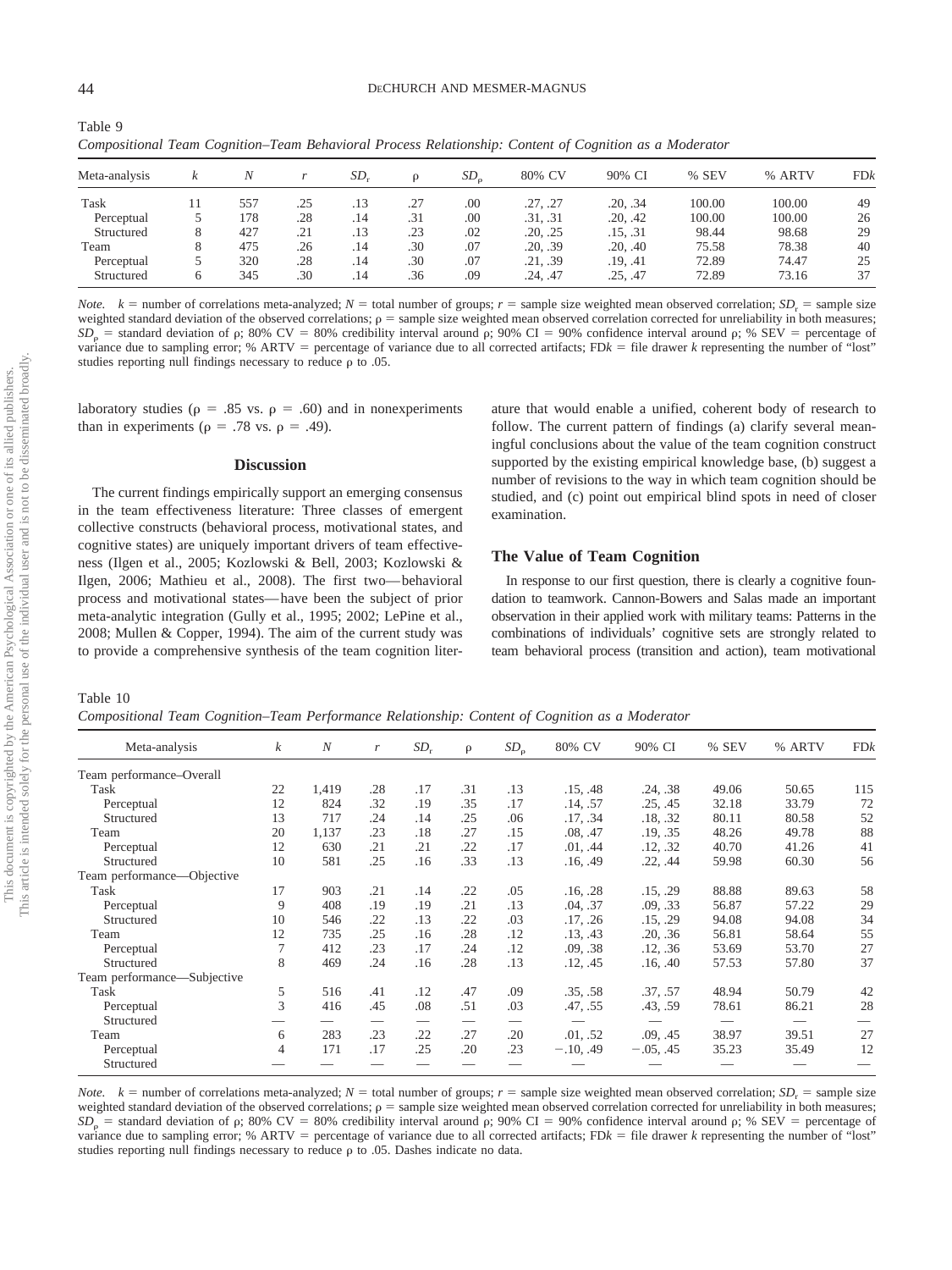#### TEAM COGNITION 45

| Table 11 |                                                                                                      |  |  |  |  |  |
|----------|------------------------------------------------------------------------------------------------------|--|--|--|--|--|
|          | Team Interdependence as a Moderator of the Cognition–Process and Cognition–Performance Relationships |  |  |  |  |  |

|                                    |          | $\mathbf \sigma$ |     |        |        | $\circ$     |          |          |       |        |           |
|------------------------------------|----------|------------------|-----|--------|--------|-------------|----------|----------|-------|--------|-----------|
| Meta-analysis                      | $\kappa$ | $\overline{N}$   | r   | $SD_r$ | $\rho$ | $SD_{\rho}$ | 80% CV   | 90% CI   | % SEV | % ARTV | <b>FD</b> |
| Cognition-process relationship     |          |                  |     |        |        |             |          |          |       |        |           |
| High interdependence               | 27       | 1,500            | .37 | .20    | .44    | .18         | .21, .67 | .36, .52 | 36.05 | 37.48  | 211       |
| Compositional emergence            | 19       | 975              | .29 | .16    | .34    | .10         | .21, .47 | .27, .41 | 66.61 | 68.96  | 110       |
| Compilational emergence            | 8        | 525              | .52 | .17    | .62    | .17         | .41, .83 | .50, .74 | 28.96 | 31.05  | 91        |
| Moderate interdependence           | 10       | 434              | .35 | .25    | .42    | .24         | .11, .73 | .26, .58 | 29.69 | 30.86  | 74        |
| Compositional emergence            |          | 267              | .19 | .15    | .21    | .06         | .13, .29 | .09, .33 | 84.15 | 84.99  | 16        |
| Compilational emergence            | 5        | 167              | .61 | .14    | .75    | .09         | .64, .86 | .62, .88 | 67.10 | 72.80  | 70        |
| Cognition-performance relationship |          |                  |     |        |        |             |          |          |       |        |           |
| High interdependence               | 37       | 2,069            | .29 | .18    | .33    | .14         | .15, .52 | .27, .39 | 49.36 | 51.11  | 207       |
| Compositional emergence            | 25       | 1.379            | .25 | .16    | .28    | .10         | .16, .41 | .21, .35 | 65.62 | 68.26  | 115       |
| Compilational emergence            | 13       | 787              | .37 | .18    | .44    | .16         | .24, .65 | .34, .54 | 40.25 | 41.65  | 101       |
| Moderate interdependence           | 20       | 1,353            | .33 | .21    | .39    | .21         | .12, .65 | .30, .48 | 27.49 | 28.57  | 136       |
| Compositional emergence            | 10       | 743              | .33 | .22    | .38    | .22         | .10.066  | .25, .51 | 23.32 | 24.53  | 66        |
| Compilational emergence            | 13       | 723              | .38 | .17    | .44    | .13         | .27, .62 | .36, .52 | 49.22 | 51.15  | 101       |

*Note.*  $k =$  number of correlations meta-analyzed;  $N =$  total number of groups;  $r =$  sample size weighted mean observed correlation;  $SD_r =$  sample size weighted standard deviation of the observed correlations;  $\rho =$  sample size weighted mean observed correlation corrected for unreliability in both measures;  $SD<sub>p</sub>$  = standard deviation of  $\rho$ ; 80% CV = 80% credibility interval around  $\rho$ ; 90% CI = 90% confidence interval around  $\rho$ ; % SEV = percentage of variance due to sampling error; % ARTV = percentage of variance due to all corrected artifacts;  $FDk =$  file drawer  $k$  representing the number of "lost" studies reporting null findings necessary to reduce  $\rho$  to .05.

states, and team performance (Cannon-Bowers & Salas, 1990, 2001; Cannon-Bowers et al., 1993). The cognitive architecture of teams is reciprocally related to both their behavioral synchronization and their motivational states. Furthermore, collective cognition is a unique contributor to team performance. While cognition, process, and motivation are interrelated, the meta-analytic regression results provided here offer the first big-picture view of the determinants of team functioning considered jointly. Team cohesion and team behavioral processes together explain nearly 12% of the variance in team performance; adding team cognition to the equation offers nearly an additional 7% incremental explained variance in team performance over and above cohesion and process.

Although team cognition was found to be positively related to team process and performance, the current findings highlight the importance of three classes of moderators of these relationships: (a) cognitive underpinnings (nature of emergence, form of cognition, content of cognition), (b) task features (team interdependence and type), and (c) study characteristics (performance criterion, study setting and design).

## Table 12

*Team Type as a Moderator of the Cognition–Process and Cognition–Performance Relationships*

| Meta-analysis                      | k  | $\boldsymbol{N}$ | r   | $SD_r$ | $\rho$ | $SD_{\rho}$ | 80% CV   | 90% CI   | % SEV  | % ARTV | <b>FD</b> |
|------------------------------------|----|------------------|-----|--------|--------|-------------|----------|----------|--------|--------|-----------|
| Cognition-process relationship     |    |                  |     |        |        |             |          |          |        |        |           |
| Action teams                       | 20 | 1,148            | .34 | .17    | .40    | .14         | .23, .58 | .33, .47 | 48.71  | 50.93  | 140       |
| Compositional emergence            | 15 | 788              | .29 | .16    | .33    | .10         | .21, .45 | .25, .41 | 67.83  | 70.41  | 84        |
| Compilational emergence            | 5  | 360              | .45 | .15    | .55    | .14         | .38, .73 | .42, .68 | 41.42  | 43.69  | 50        |
| Decision-making teams              | 9  | 433              | .34 | .29    | .39    | .29         | .02, .76 | .21, .57 | 20.29  | 20.79  | 61        |
| Compositional emergence            | 6  | 268              | .13 | .12    | .15    | .00         | .15, .15 | .06, .24 | 100.00 | 100.00 | 12        |
| Compilational emergence            | 3  | 165              | .68 | .09    | .78    | .05         | .72, .84 | .68, .88 | 73.98  | 76.77  | 44        |
| Project teams                      | 5  | 174              | .58 | .17    | .72    | .14         | .54, .90 | .56, .88 | 48.00  | 52.42  | 67        |
| Compositional emergence            |    |                  |     |        |        |             |          |          |        |        |           |
| Compilational emergence            | 4  | 154              | .62 | .13    | .77    | .10         | .64, .90 | .64, .90 | 56.26  | 63.78  | 58        |
| Cognition-performance relationship |    |                  |     |        |        |             |          |          |        |        |           |
| Action teams                       | 29 | 1,656            | .27 | .17    | .32    | .13         | .15, .49 | .26, .38 | 53.26  | 55.52  | 157       |
| Compositional emergence            | 20 | 1,120            | .23 | .13    | .25    | .02         | .22, .28 | .20, .30 | 95.39  | 97.81  | 80        |
| Compilational emergence            | 10 | 617              | .38 | .19    | .47    | .19         | .23, .71 | .35, .59 | 34.57  | 36.66  | 84        |
| Decision-making teams              | 13 | 960              | .32 | .19    | .36    | .18         | .13, .59 | .26, .46 | 30.62  | 31.70  | 81        |
| Compositional emergence            | 9  | 679              | .35 | .20    | .40    | .20         | .14, .65 | .27, .53 | 25.21  | 26.89  | 63        |
| Compilational emergence            | 6  | 343              | .26 | .14    | .30    | .08         | .20, .41 | .19, .41 | 74.89  | 75.63  | 30        |
| Project teams                      | 9  | 387              | .44 | .18    | .51    | .15         | .32, .71 | .40, .62 | 46.55  | 48.51  | 83        |
| Compositional emergence            | 3  | 100              | .47 | .28    | .52    | .26         | .19. .86 | .23, .81 | 24.59  | 24.71  | 28        |
| Compilational emergence            |    | 338              | .46 | .15    | .54    | .11         | .40, .68 | .43, .65 | 58.07  | 61.57  | 69        |

*Note.*  $k =$  number of correlations meta-analyzed;  $N =$  total number of groups;  $r =$  sample size weighted mean observed correlation;  $SD_r =$  sample size weighted standard deviation of the observed correlations;  $\rho =$  sample size weighted mean observed correlation corrected for unreliability in both measures;  $SD<sub>p</sub>$  = standard deviation of  $\rho$ ; 80% CV = 80% credibility interval around  $\rho$ ; 90% CI = 90% confidence interval around  $\rho$ ; % SEV = percentage of variance due to sampling error; % ARTV = percentage of variance due to all corrected artifacts; FD*k* = file drawer *k* representing the number of "lost" studies reporting null findings necessary to reduce  $\rho$  to .05.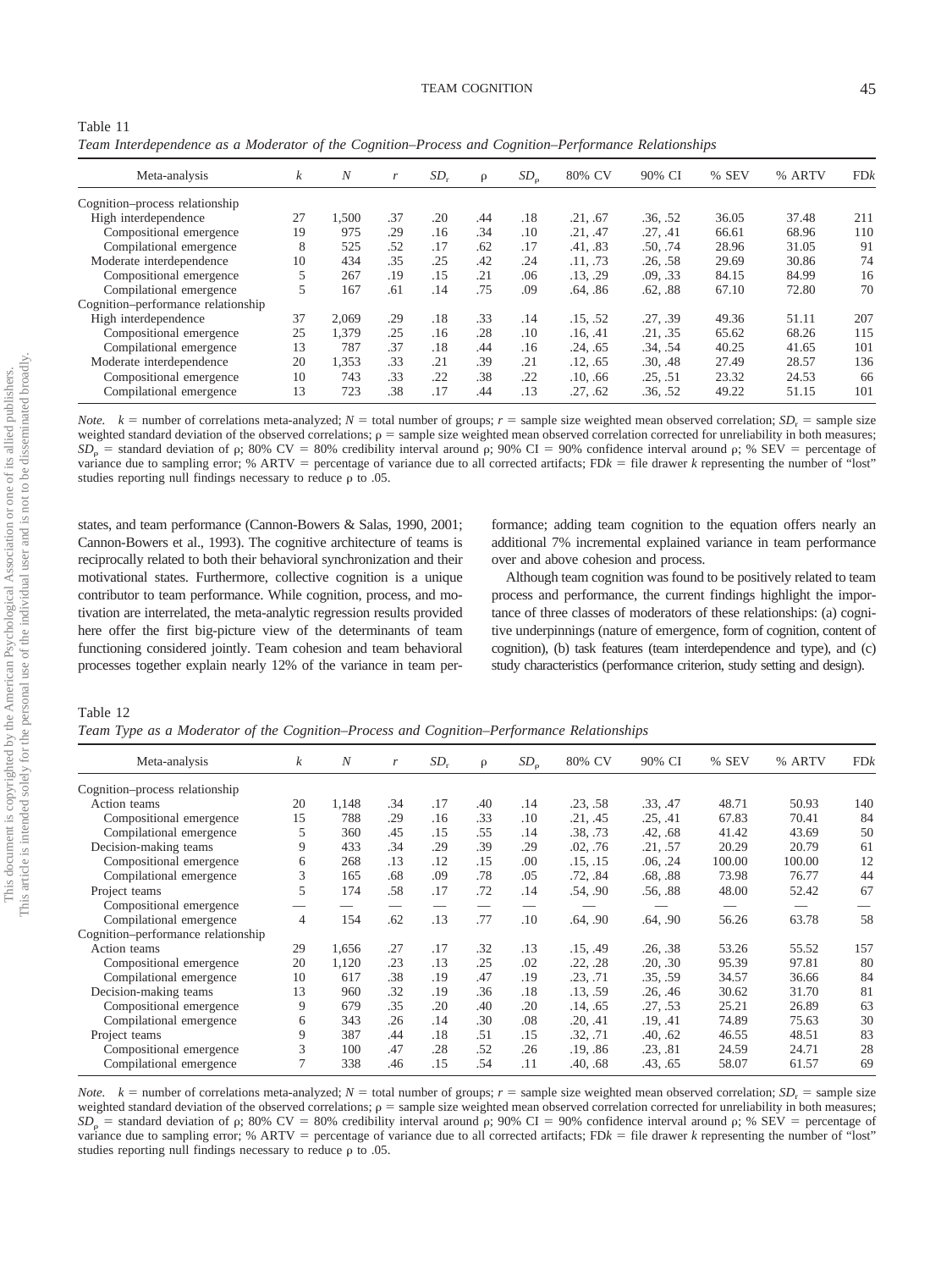|                                    | Study Setting as a Moderator of the Cognition–Process and Cognition–Performance Relationships |       |     |        |        |             |          |          |        |        |           |
|------------------------------------|-----------------------------------------------------------------------------------------------|-------|-----|--------|--------|-------------|----------|----------|--------|--------|-----------|
| Meta-analysis                      | k                                                                                             | N     | r   | $SD_r$ | $\rho$ | $SD_{\rho}$ | 80% CV   | 90% CI   | % SEV  | % ARTV | <b>FD</b> |
| Cognition–process relationship     |                                                                                               |       |     |        |        |             |          |          |        |        |           |
| Laboratory studies                 | 27                                                                                            | 1.502 | .36 | .18    | .44    | .16         | .23, .65 | .37, .51 | 42.23  | 43.48  | 211       |
| Compositional emergence            | 19                                                                                            | 970   | .29 | .16    | .35    | .10         | .22, .48 | .28, .42 | 69.94  | 70.91  | 114       |
| Compilational emergence            | 8                                                                                             | 532   | .49 | .15    | .60    | .14         | .42, .78 | .49, .71 | 39.01  | 41.86  | 88        |
| Field studies                      | 10                                                                                            | 432   | .39 | .28    | .45    | .28         | .09. .81 | .28, .62 | 21.79  | 22.87  | 80        |
| Compositional emergence            | 5                                                                                             | 272   | .21 | .17    | .23    | .11         | .09, .37 | .09. .37 | 61.43  | 62.19  | 18        |
| Compilational emergence            |                                                                                               | 160   | .71 | .09    | .85    | .00         | .85, .85 | .77, .93 | 100.00 | 100.00 | 80        |
| Cognition–performance relationship |                                                                                               |       |     |        |        |             |          |          |        |        |           |
| Laboratory studies                 | 37                                                                                            | 2,063 | .31 | .19    | .37    | .17         | .15, .58 | .31, .43 | 42.27  | 43.58  | 237       |
| Compositional emergence            | 23                                                                                            | 1.258 | .27 | .19    | .32    | .15         | .12, .51 | .24, .40 | 46.99  | 48.12  | 124       |
| Compilational emergence            | 17                                                                                            | 988   | .38 | .18    | .45    | .17         | .24, .67 | .36, .54 | 38.35  | 40.21  | 136       |
| Field studies                      | 20                                                                                            | 1.359 | .31 | .18    | .35    | .15         | .16, .55 | .28, .42 | 39.54  | 41.02  | 120       |
| Compositional emergence            | 12                                                                                            | 864   | .28 | .19    | .32    | .16         | .11, .53 | .22, .42 | 35.32  | 36.85  | 65        |
| Compilational emergence            | 9                                                                                             | 522   | .36 | .15    | .42    | .10         | .29, .55 | .30, .54 | 62.59  | 64.03  | 67        |

| Table 13 |  |  |  |                                                                                               |  |
|----------|--|--|--|-----------------------------------------------------------------------------------------------|--|
|          |  |  |  | Study Setting as a Moderator of the Cognition–Process and Cognition–Performance Relationships |  |

*Note.*  $k =$  number of correlations meta-analyzed;  $N =$  total number of groups;  $r =$  sample size weighted mean observed correlation;  $SD_r =$  sample size weighted standard deviation of the observed correlations;  $\rho =$  sample size weighted mean observed correlation corrected for unreliability in both measures;  $SD<sub>p</sub>$  = standard deviation of  $\rho$ ; 80% CV = 80% credibility interval around  $\rho$ ; 90% CI = 90% confidence interval around  $\rho$ ; % SEV = percentage of variance due to sampling error; % ARTV = percentage of variance due to all corrected artifacts;  $FDk =$  file drawer  $k$  representing the number of "lost" studies reporting null findings necessary to reduce  $\rho$  to .05.

Compilational emergence 9 522 .36 .15 .42 .10 .29, .55 .30, .54 62.59 64.03 67

# **Cognitive Underpinnings**

In response to our second question, not all cognition has the same impact on teamwork. The nature of cognitive emergence was found to moderate the cognition–process and cognition– performance relationships. Specifically, studies were classified according to their representation of team cognition as a single convergence point (compositional emergence) versus a patterned estimate (compilational emergence; Kozlowski & Klein, 2000). Results show the effects of cognition on both behavioral process and team performance are stronger when emergence is represented through compilation (patterned emergence) than composition (congruent or accurate isomorphic emergence). As compilational emergence represents a team-level construct that is nonisomorphic with the individual-level construct, it ought to relate more strongly to team-level performance indicators. Further, in cross-functional teams, for example, it is likely less relevant to team process and performance that team members know everything similarly (congruence) than that team members know their own areas of expertise as well as whom to consult for everything else (compilation). In other words, patterned knowledge is more intuitively related to process and performance than is its isomorphic counterpart. This finding emphasizes the important role the nature of emergence plays in the resulting predictive capacity of multilevel constructs (Kozlowski & Klein, 2000). In future work on team cognition, the formative multilevel process underlying emergent cognition should be addressed.

Table 14

*Study Design as a Moderator of the Cognition–Process and Cognition–Performance Relationships*

| Meta-analysis                      | $\boldsymbol{k}$ | N     | r   | $SD_r$ | ρ   | $SD_{\rho}$ | 80% CV   | 90% CI   | % SEV | % ARTV | <b>FD</b> |
|------------------------------------|------------------|-------|-----|--------|-----|-------------|----------|----------|-------|--------|-----------|
| Cognition-process relationship     |                  |       |     |        |     |             |          |          |       |        |           |
| Experiments                        | 14               | 871   | .32 | .16    | .39 | .13         | .22. .56 | .30, .48 | 52.34 | 53.57  | 95        |
| Compositional emergence            | 10               | 578   | .28 | .16    | .34 | .13         | .18, .50 | .24, .44 | 57.70 | 58.61  | 58        |
| Compilational emergence            | 4                | 293   | .40 | .12    | .49 | .08         | .39, .59 | .37, .61 | 69.66 | 73.41  | 35        |
| Nonexperiments                     | 23               | 1.063 | .41 | .23    | .47 | .22         | .19, .76 | .38, .56 | 28.42 | 29.90  | 193       |
| Compositional emergence            | 14               | 664   | .26 | .16    | .29 | .09         | .17, .40 | .21. .37 | 72.22 | 73.26  | 67        |
| Compilational emergence            | 9                | 399   | .65 | .11    | .78 | .06         | .70, .86 | .71, .85 | 67.35 | 76.71  | 131       |
| Cognition-performance relationship |                  |       |     |        |     |             |          |          |       |        |           |
| Experiments                        | 20               | 1,248 | .30 | .18    | .35 | .16         | .14, .55 | .27, .43 | 39.88 | 40.86  | 120       |
| Compositional emergence            | 12               | 717   | .26 | .17    | .31 | .14         | .13. .50 | .21. .41 | 50.37 | 50.65  | 62        |
| Compilational emergence            | 9                | 628   | .37 | .17    | .40 | .15         | .21. .59 | .30, .50 | 36.30 | 37.16  | 63        |
| Nonexperiments                     | 37               | 2.174 | .31 | .18    | .36 | .16         | .16, .57 | .30. .42 | 42.09 | 43.54  | 229       |
| Compositional emergence            | 23               | 1,405 | .28 | .19    | .32 | .16         | .11, .53 | .25, .39 | 39.06 | 40.37  | 124       |
| Compilational emergence            | 17               | 882   | .38 | .17    | .45 | .14         | .27, .63 | .37, .53 | 50.10 | 51.79  | 136       |
|                                    |                  |       |     |        |     |             |          |          |       |        |           |

*Note.*  $k =$  number of correlations meta-analyzed;  $N =$  total number of groups;  $r =$  sample size weighted mean observed correlation;  $SD_r =$  sample size weighted standard deviation of the observed correlations;  $\rho =$  sample size weighted mean observed correlation corrected for unreliability in both measures;  $SD<sub>p</sub>$  = standard deviation of  $\rho$ ; 80% CV = 80% credibility interval around  $\rho$ ; 90% CI = 90% confidence interval around  $\rho$ ; % SEV = percentage of variance due to sampling error; % ARTV = percentage of variance due to all corrected artifacts; FD*k* = file drawer *k* representing the number of "lost" studies reporting null findings necessary to reduce  $\rho$  to .05.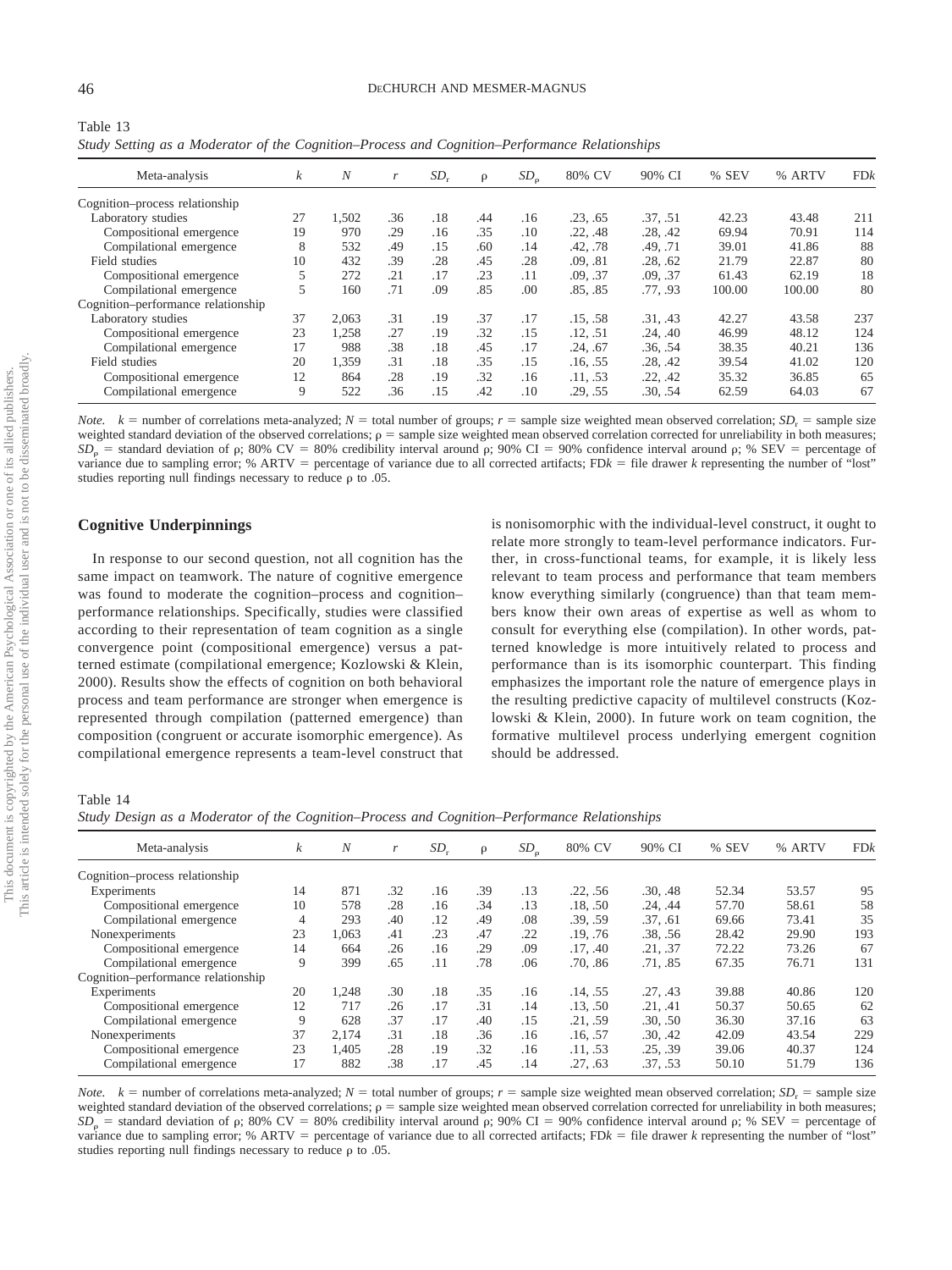The second underpinning of cognition that we examined was form of cognition (structured vs. perceptual; Mohammed et al., 2000; Rentsch et al., 2008). Here we found evidence of a complex relationship whereby the form of cognition matters for the prediction of behavioral process but not for the prediction of team performance. Specifically, structured cognition was more predictive of process than perceptual cognition, but there was no difference between structured and perceptual representation in the prediction of team performance. This finding extends the application of the compatibility principle (Ajzen, 1988) from individual attitude– behavior linkages (Harrison et al., 2006), to team-level cognition– behavior relationships as well; notably, patterned (structured) cognition shows a stronger relation to patterned process than does nonpatterned (perceptual) cognition.

Furthermore, cognitive congruence was more predictive of team process when the structure of cognition was represented than when cognition was merely perceptual; conversely, cognitive accuracy was more predictive of process when cognition was represented as perceptions rather than structured knowledge. While overlapping confidence intervals warrant caution, this pattern in point estimates raises an interesting idea requiring future research: Perhaps cognitive perceptions need to be accurate, whereas cognitive structures need to be congruent, in order for teams to realize process gains.

The third underpinning of cognition, cognitive content, has been a focal classificatory variable in the team cognition literature since its inception (Cannon-Bowers & Salas, 1990). The content of cognition, examined here as team- versus task-based cognition, did not moderate the cognition–performance relationship; collective cognition regarding either key elements of the team's task or teamwork showed similar positive effects on performance. Cognitive content did, however, moderate the cognition–process relationship. It is interesting that when cognition is focused on the team, the effect on process is stronger than when cognition is focused on the task.

Taken together, these findings lend some support to Cannon-Bowers and Salas' (2001) proposition that the prediction of outcomes would differ by content domain; particularly that taskrelated cognition would be most predictive of performance and team-related cognition most related to process. Indeed, task-related cognition was more related to (subjective) performance than was team-related content, likely because knowledge of the task more directly permits the sort of task accomplishment assessed in team performance indicators. Further, current findings suggest an interplay between cognitive form and content domain when predicting process: Structured team-related cognition is most predictive of team behavioral process.

## **Task Moderators**

In response to our third question, some teams need functional cognition more than others. We examined the impact of two task moderators on the cognition–process and cognition–performance relationships: team interdependence (Van de Ven & Ferry, 1980; Wageman, 1995) and team type (Sundstrom et al., 1990, 2000). Regardless of the level of interdependence, compilational emergence was more strongly predictive of process and performance than compositional emergence.

With the compositional cognition–process and the compositional cognition–performance relationships, task interdependence had opposite moderating effects (positive versus negative moderator). Task interdependence has been found to positively moderate the cohesion–performance (Barrick, Bradley, Kristof-Brown, & Colbert, 2007; Gully et al., 1995) and process–performance (LePine et al., 2008) relationships. When considering compositional emergence (e.g., shared mental models), cognition was more predictive of team behavioral process for highly interdependent than for moderately interdependent teams, which is consistent with the expectation that as the interdependence of the task increases, overlap in members' understanding of important aspects of the task and team will enable smoother synchronization of joint actions, and permit members to better anticipate one another's needs (Marks et al., 2000, 2002; Mathieu et al., 2000). However, in support of Kozlowski and Ilgen's (2006) prediction, we found compositional cognition was more predictive of team performance for moderately interdependent teams than for highly interdependent teams.

A possible explanation for this difference could be that cognition has comparable effects on performance on both moderate and highly interdependent tasks, but that the manner in which cognition impacts performance differs across interdependence levels. On highly interdependent tasks, cognition affects performance both directly and through improved behavioral process, whereas on less interdependent tasks, cognition has less of an impact on behavioral process, and thus affects performance either directly or through an alternative mediator-like individual-task performance. Future research is needed on the cognition–process–performance relationships wherein task interdependence is directly manipulated.

The opposite pattern was found for compilational emergence (e.g., transactive memory). Compilational cognition was more related to behavioral process when interdependence was moderate rather than high, and there was no difference in performance based on interdependence (compilationally emergent cognition was similarly predictive of team performance for both moderately and highly interdependent teams). This finding fails to support the expectation of Kozlowski and Ilgen (2006) that compilational forms of cognition would be more important under high than under moderate interdependence. It should be noted that Kozlowski and Ilgen based their prediction on differences between additive (lowinterdependence) versus intensive (high-interdependence) tasks. As the literature currently only affords an examination of this relationship at moderate and high levels of interdependence, we advance this as a particularly interesting avenue for future research.

We also found meaningful differences in the role of different aspects of cognition based on the types of tasks teams perform. Compositional cognition is most predictive of process for action and decision-making teams and most predictive of performance in project and decision-making teams, suggesting that cognition is important to performance in more than just action teams. Further, the compositional cognition–process relationship was stronger for action than for decision-making teams, whereas the compositional cognition–performance relationship was stronger for decisionmaking than for action teams. Clearly, cognition affects different teams differently. While the majority of cognition research to date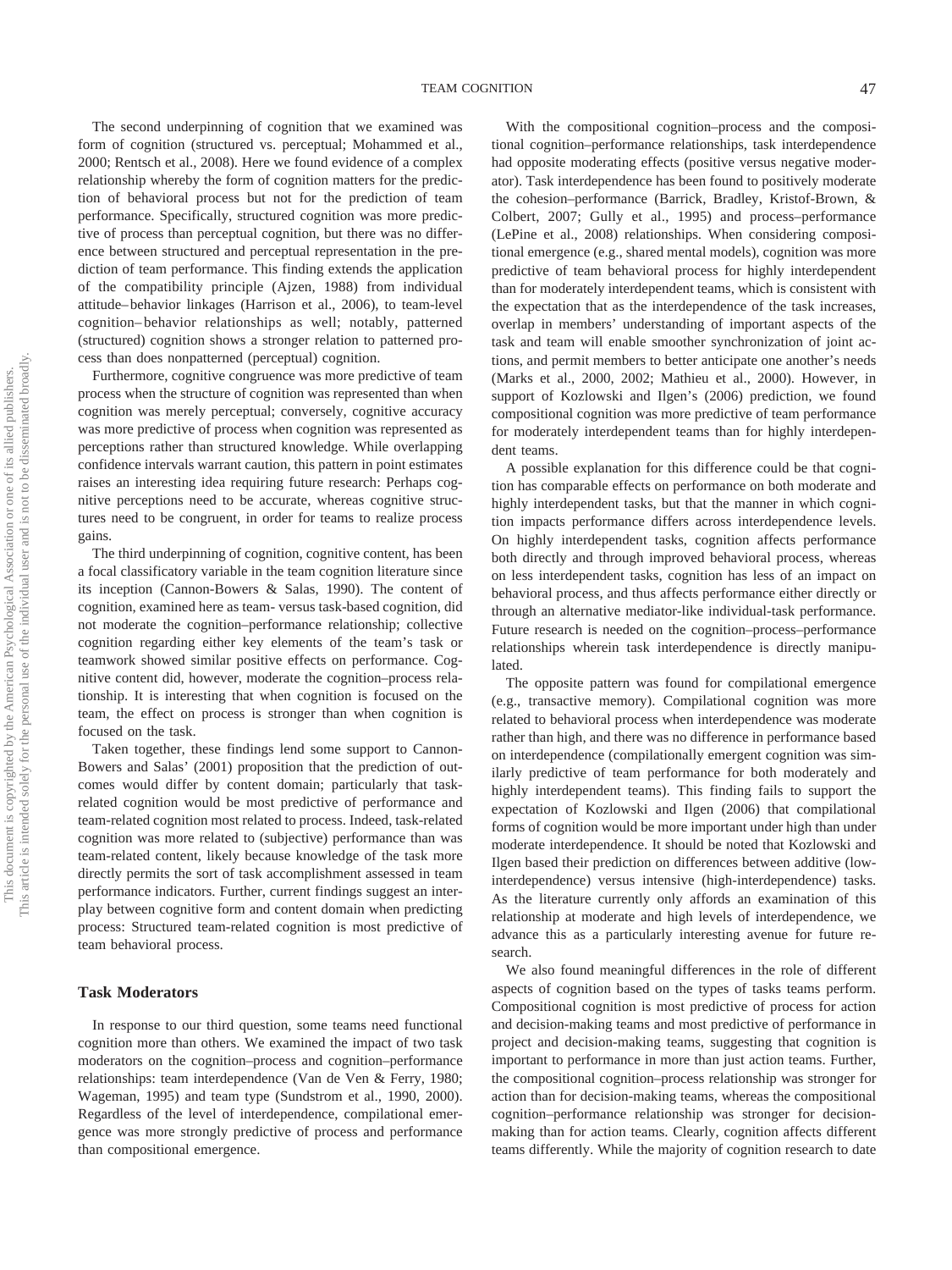has been conducted on action teams, the effects of cognition on performance are actually stronger for project teams.

## **Study Design Moderators**

We also examined three methodological moderators of the cognition–process and cognition–performance relationships: (a) performance operationalization, (b) study setting, and (c) study design, which have important implications for understanding the appropriateness of inferences drawn from cognition research. The finding that operationalization of team performance is an important moderator—specifically, the finding that cognition was more strongly related to subjective than to objective performance meahas important implications for construct validity. There are two interpretations of this finding, which yield different implications. First, to the extent that subjective metrics show stronger relationships due to their reflection of extraneous variance including rater, halo, and same-source bias, future researchers would be well served to incorporate objective performance indicators whenever possible. An alternative view is that subjective metrics are more proximal performance indicators less influenced by factors outside a team's control. In this view, objective measures would be less desirable as diagnostic tools, suggesting future research use subjective performance indicators. Neither study setting nor design moderated effect sizes with performance, supporting the idea that relationships between cognition and team performance obtained in laboratory settings generalize to field settings and that experimentally versus correlationally derived effect size estimates are comparable.

Study characteristics were found to moderate relationships between cognition and process. In particular, compilational cognition has a stronger effect on process in the field and in nonexperiments. Laboratory and experimental findings may actually underestimate the true effects of compilational cognition on behavioral process in intact teams. While laboratory settings enable a high degree of control and experimentation allows cognition to be represented at potentially artificial extremes (e.g., no transactive memory vs. complete transactive memory), this finding suggests the value of transactive memory manifests over time, in repeated interactions, and in the course of meaningful consequences. The dynamic nature of transactive memory should be considered when designing future research investigating the compilational cognition–team process relationship.

# **Contribution 1: Estimating the Impact of Team Cognition**

Taken together, these findings make several important contributions to the literature on team cognition. First, team cognition is indeed an important emergent property of teams. Across the various ways cognition has been conceptualized in the literature, our findings show team cognition positively predicts team task-related processes, motivational states, and performance. Meta-analytic examinations estimate team performance validity coefficients for team cohesion ranging from .17 to .31 (Beal et al., 2003), for efficacy and potency of .35 (Gully et al., 2002), and for team behavioral process of .29 (LePine et al., 2008). We can now compare these effects to the predictive validity of cognition, which is .38.

Second, on the basis of the current study, we can make not only an estimation of the predictive power of cognition in isolation but also an estimation of the unique contribution of cognition to team performance independent of the effects of behavior and motivation, confirming Cannon-Bowers and Salas' intuitive hypothesis: There is a cognitive foundation for team performance.

# **Contribution 2: Integrating Team Cognition Research on the Basis of Common Underlying Dimensions**

The three underlying dimensions of cognition examined here nature of emergence (composition vs. compilation), form of cognition (perceptual vs. structured), and content of cognition (task vs. team)—show promise in truly moving this area of research forward. First and foremost, this typology provides a common vocabulary that, if adopted, would enable future investigators to accumulate with more forward momentum than has been the case thus far. Second, this framework provides a meaningful way to capture the complexity of multiple aspects of cognitive configuration in teams. Using this lens to examine prior work has enabled us to look at combinations of emergence (Kozlowski & Klein, 2001), forms of cognition (Rentsch et al., 2008), and content domains (Cannon-Bowers et al., 1993). Doing so integrates work that has been previously viewed as somewhat disparate (e.g., those conducted within the mental model, transactive memory, and strategic consensus traditions), permitting broader conclusions and specific qualifications regarding the role of collective cognition in team effectiveness.

# **Contribution 3: The Importance of Cognitive Complementarity and Emergent Processes**

Kozlowski and Ilgen (2007, 2006) drew an important distinction in team cognition constructs, noting that the mental model tradition has tended to explore aspects of the compatibility or similarity of mental representations across team members, whereas the transactive memory approach has emphasized the distribution of information across team members. This distinction is reflective of underlying differences in the multilevel processes through which individual cognition forms an emergent team-level construct (Kozlowski & Klein, 2000), and results show compilational representations of cognition are more predictive of process than are compositional representations (either congruence or accuracy); whereas compilational cognition showed large effect sizes with process and performance, compositional emergence showed similar moderate effects. The effect sizes were closer together when predicting team performance, though the pattern was generally similar. Clearly, knowledge compatibility is an important determinant of team functioning. Effective systems for storing and retrieving information, that is, transactive memory systems, seem particularly critical. A ripe area for future research is to conceptualize and empirically study the impact of unstudied forms of compilationally emergent cognition, in particular, structured assessment of transactive memory.

## **Limitations**

Although the current study makes an important contribution to the study of team cognition, it has several important limitations.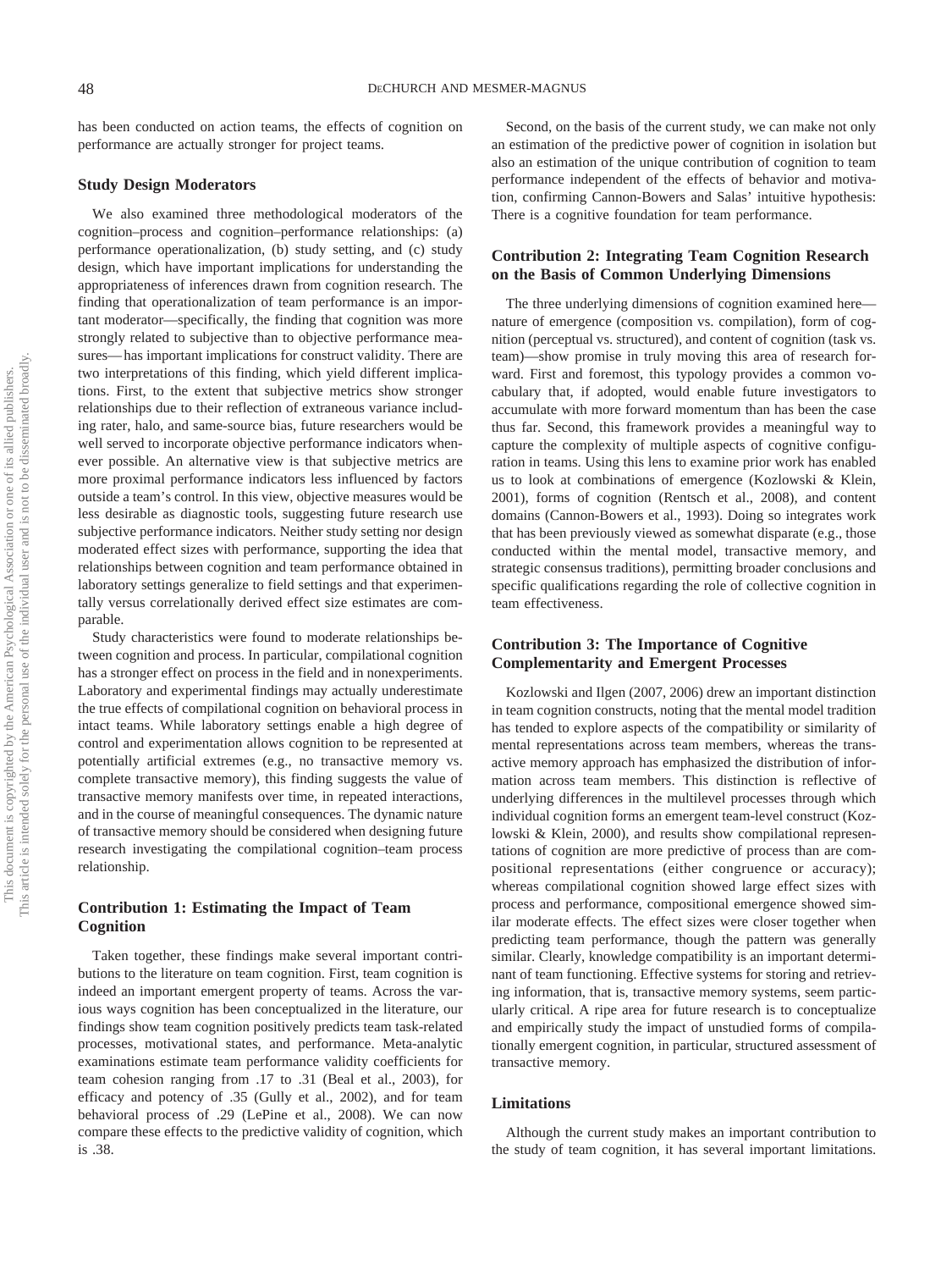The first two stem from limitations in the availability of primary studies. First, as with any meta-analysis, this study is limited by the availability of reported effect size estimates. Some relationships had very little data available for cumulation, resulting in metaanalyses of a small number of primary studies. We recognize that such meta-analyses are prone to second-order sampling error (Hunter & Schmidt, 2004). However, questions regarding the dimensions and operationalizations of cognition are important to the team cognition literature; thus, we reported on them even when limited data were available. Second, we explored an ambitious list of meaningful moderators, though the number of moderators relative to the availability of studies representing each variant of each moderator prevented us from conducting a fully hierarchical moderator analysis. As a result, we were not able to discern the relative impact of each moderator, nor could we examine complex interactions. It should be noted that examining moderators separately can be particularly problematic when moderators are likely to be correlated (e.g., laboratory/field and experiment/nonexperiment). As such, these results should be interpreted with caution.

Third, caution is warranted when interpreting differences based on the nature of emergence. The conceptual distinction between composition and compilation largely tracks the distinction between examining mental models versus examining transactive memory. Thus, although differences in the nature of emergence of cognitive constructs are conceptually meaningful, the current empirical record largely confounds this distinction with other study features such as measurement methods, samples, and settings. Recognizing these potential confounds and designing careful studies for systematic examinations of both forms of collective cognition are critical next steps toward building an integrated literature on team cognition, a point we will return to in the future research directions.

Two additional limitations stem from design features of the primary studies. First, although team processes feature prominently in current theoretical elaborations of teamwork (Kozlowski & Ilgen, 2006; Marks et al., 2001), primary studies show very little consistency in the labeling and measurement of team processes. We were able to reliably code many studies' conceptualizations of process into the transition and action dimensions, but some could only be coded as global processes. Team process measurement could benefit both from conceptual uniformity in defining the process being investigated (LePine et al., 2008) and from additional psychometric work (Salas et al., 2009). Second, as many of the estimates reported in our results are based on nonexperimental designs, we did not address the causal nature of these relationships.

## **Future Directions in Team Cognition Research**

The current findings highlight a number of areas in need of future research. First, in most studies, one aspect of cognition or another is examined; very few provide information on the interrelation of various aspects of cognitive structures or on potential interactions among multiple aspects of cognition on important outcomes (Smith-Jentsch, 2009). Smith-Jentsch et al. (2005) found meaningful interactions between team and task mental models in predicting safety and efficiency outcomes in air traffic control teams. In the future, investigators should take this idea even further and examine more complex interactions between compositional and compilational forms of emergent cognition. Perhaps compilational cognition (which enables teams to efficiently retrieve and utilize expertise) is even more impactful to the extent that teams also possess congruent compositional cognition (which enables teams to implicitly coordinate actions).

A second fruitful area for future work relates to how collective cognition develops within teams. Relatively little is known about how team cognition forms. This is a critical issue for those designing and using teams in applied settings. Given the important role emergent cognitive structures play, more research is needed to identify factors that promote the formation of functional cognitive structures. Prior work has identified antecedents like cross training (Marks et al., 2001), team demography (Rentsch & Klimoski, 2001), and leader behavior (DeChurch, 2003) that may be profitable springboards for future research. Recently, Rico, Sanchez-Manzanares, Gil, and Gibson (2008) suggested four key factors impacting the formation of team cognition (longevity, knowledge diversity, trust, and group efficacy) and developed conceptually grounded propositions about the manner in which these factors enable emergent cognition in teams which are ripe for empirical testing.

Third, the earliest formulations of team cognition alluded to the value of the construct in substituting for overt communicative processes (Cannon-Bowers et al., 1993). In essence, this view posits that cognition enables teams to switch from a reliance on explicit processes (which require direct communication) to implicit modes of coordination that take place "when team members anticipate the actions and needs of their colleagues and task demands and dynamically adjust their own behavior accordingly, without having to communicate directly with each other or plan the activity" (Rico et al., 2008, p. 164). The vast majority of research on team cognition has focused on relations to explicit team process. Future researchers should capture multiple forms of coordination in order to enable a deeper understanding of the complex relationships that likely exist between configurations of multiple dimensions of cognition and multiple forms of team process.

Fourth, research on team cognition would benefit tremendously from an expanded incorporation of the role of time (Mohammed, Hamilton, & Lim, 2008). Important temporal considerations include performance episodes (Marks et al., 2001), dynamic cognition (Rico et al., 2008), and adaptive team performance outcomes (Burke, Stagl, Salas, Pierce, & Kendall, 2006; Kozlowski, Gully, Nason, & Smith, 1999). The current findings show cognition is more strongly related to transition process than to action process. Transition processes include mission analysis, goal setting, and strategy formulation, and this finding implies a strong connection such that cognition enables these essential actions and that these processes are formative of functional cognitive structures. Future research is required for exploration of the directionality in this relationship and also of the malleability of cognition over time in teams. In essence, cognition is shaped over time, in response to salient internal and external factors, and so researchers need to take a more fine-grained look into the manner in which particular team processes shape cognition, the manner in which cognitive configurations then shape processes, and the factors that prompt functional revisions in cognitive configurations as dictated by the performance environment. Furthermore, adaptation is an important part of the team performance criterion space, and future research into the role of cognitive configurations, particularly modeling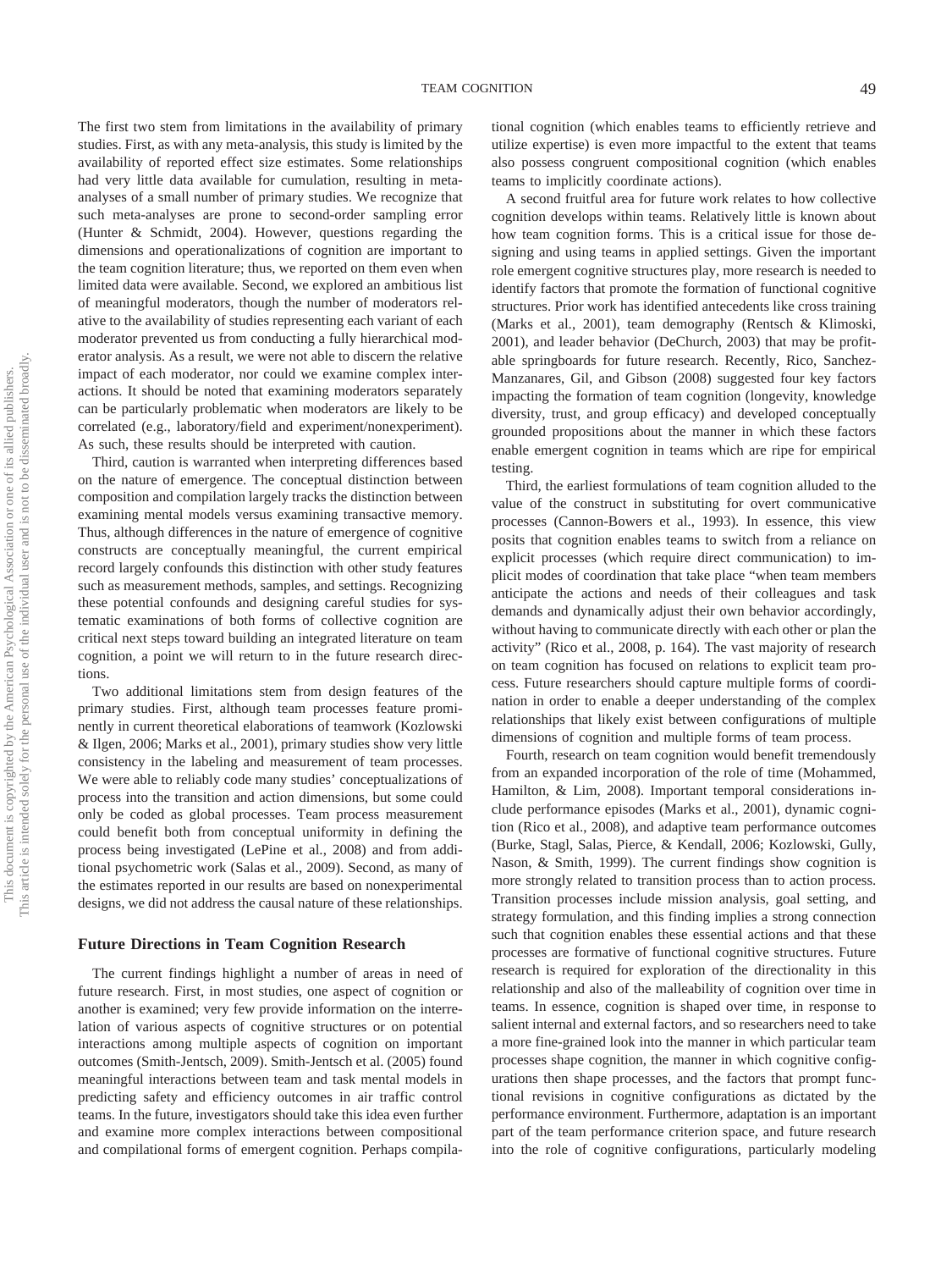changes in team cognition over time, would be especially insightful.

Lastly, future research should focus on additional aspects of compilational cognition in teams, moving beyond cognition as a "shared" or convergent construct to also consider how more complex arrangements of knowledge are complementary. The transactive memory literature clearly underscores the impact of patterned emergence on behavior and performance, while the mental model literature shows the importance of modeling the structured arrangement of knowledge in predicting behavior and performance. Thus, an exciting challenge for future research on collective cognition is to explore the impact of structured compilational cognition.

# **Practical Applications**

While the current findings raise many new directions for team cognition research, and there is much to be learned, several recommendations for applied teaming seem warranted. Cognition positively and meaningfully impacts team performance regardless of how performance is tracked and how cognition is conceptualized. There are clearly differences in prediction based on these underpinnings, but the effects are nonetheless positive across moderator levels. Thus, managers using teams need to consider the congruence, accuracy, and complementarity of cognition in teams. We suggest that team task analyses (Arthur, Edwards, Bell, Villado, & Bennett, 2005) be performed to identify specifically the team-cognitive demands of tasks and then to structure important support systems (e.g., measurement, performance appraisal, and reward structures) to develop and shape the collective cognition needed for successful teamwork. Two levers likely to be most instrumental in shaping cognition are training and leadership, and research examining both sets of interventions would be well served to consider the role of these interventions in shaping functional forms of cognition in teams.

#### **Conclusion**

One need not look far to see the prevalence and importance of team functioning to endeavors as varied as medical procedures, military missions, and even knowledge creation. A recent *Science* article called attention to the shift in how knowledge is produced; "solo authors did produce the papers of singular distinction . . . in the 1950s, but the mantle of extraordinarily cited work has passed to teams by 2000" (Wuchty, Jones, & Uzzi, 2007, p. 1038). Teams increasingly perform complex information-processing-intensive tasks, placing a premium on functional forms of collective cognition. Using a unifying theoretical framework, we cumulated extant literature on team cognition and found team cognition is an important driver of team effectiveness. In sum, our findings suggest emergent cognition that enables team members both to predict and anticipate one another's actions and to fully utilize the often diverse array of expertise present in the team are essential underpinnings of team functioning.

#### **References**

References marked with an asterisk indicate studies included in the meta-analysis.

- Ajzen, I. (1988). Models of human social behavior and their application to health psychology. *Psychology & Health, 13,* 735–739.
- \*Akgun, A. E., Byrne, J. C., Keskin, H., & Lynn, G. S. (2006). Transactive memory system in new product development teams. *IEEE Transactions on Engineering Management, 53,* 95–111.
- Alper, S., Tjosvold, D., & Law, S. A. (1998). Interdependence and controversy in group decision making: Antecedents to effective selfmanaging teams. *Organizational Behavior and Human Decision Processes, 74,* 33–52.
- Arthur, W. J., Edwards, B. D., Bell, S. T., Villado, A. J., & Bennett, W. J. (2005). Team task analysis: Identifying tasks and jobs that are team based. *Human Factors, 47,* 654 – 669.
- \*Austin, J. R. (1999). Knowing what other people know: Situated expertise and assistance seeking behavior in cross-functional teams (Doctoral dissertation). *Dissertation Abstracts International, 60,* 183.
- \*Austin, J. R. (2003). Transactive memory in organizational groups: The effects of content, consensus, specialization, and accuracy on group performance. *Journal of Applied Psychology, 88,* 866 – 878.
- \*Balkundi, P., & Weinberg, F. J. (2008, August). *Unpacking the densityperformance hypothesis: The mediating role of team transactive memory.* Paper presented at the annual meeting of the Academy of Management, Anaheim, California.
- \*Banks, A. P., & Millward, L. J. (2007). Differentiating knowledge in teams: The effect of shared declarative and procedural knowledge on team performance. *Group Dynamics: Theory, Research, and Practice, 11,* 95–106.
- Barrick, M. R., Bradley, B. H., Kristof-Brown, A. L., & Colbert, A. (2007). The moderating role of top management team interdependence: Implications for real teams and working groups. *Academy of Management Journal, 50,* 544 –557.
- Beal, D. J., Cohen, R. R., Burke, M. J., & McLendon, C. L. (2003). Cohesion and performance in groups: A meta-analytic clarification of construct relations. *Journal of Applied Psychology, 88,* 989 –1004.
- Bobko, P., & Roth, P. L. (2008). Psychometric accuracy and (the continuing need for) quality thinking in meta-analysis. *Organizational Research Methods, 11,* 114 –126.
- Burke, C. S., Stagl, K. C., Salas, E., Pierce, L., & Kendall, D. (2006). Understanding team adaptation: A conceptual analysis and model. *Journal of Applied Psychology, 91,* 1189 –1207.
- \*Burke, J. L. (2006). *RSVP: An investigation of the effects of remote shared visual presence on team process and performance in urban search and rescue teams* (Doctoral dissertation). University of South Florida, Tampa.
- Campion, M. A., Medsker, G. J., & Higgs, A. C. (1993). Relations between work group characteristics and effectiveness: Implications for designing effective work groups. *Personnel Psychology, 46,* 823– 850.
- Cannon-Bowers, J. A., & Salas, E. (1990, April). *Cognitive psychology and team training: Shared mental models in complex systems.* Paper presented at the annual meeting of the Society of Industrial and Organizational Psychology, Miami, Florida.
- Cannon-Bowers, J. A., & Salas, E. (2001). Reflections on team cognition. *Journal of Organizational Behavior, 22,* 195–202.
- Cannon-Bowers, J. A., Salas, E., & Converse, S. A. (1993). Shared mental models in expert team decision making. In N. J. Castellan, Jr. (Ed.), *Individual and group decision making: Current issues* (pp. 221–246). Hillsdale, NJ: Erlbaum.
- \*Child, J. T., & Shumate, M. (2007). The impact of communal knowledge repositories and people-based knowledge management on perceptions of team effectiveness. *Management Communication Quarterly, 21,* 29 –54.
- Colquitt, J. A., Conlon, D. E., Wesson, M. J., Porter, C. O. L. H., & Ng, K. (2001). Justice at the millennium: A meta-analytic review of 25 years of organizational justice research. *Journal of Applied Psychology, 86,* 425– 445.
- Cooke, N. J., Gorman, J. C., Duran, J. L., & Taylor, A. R. (2007). Team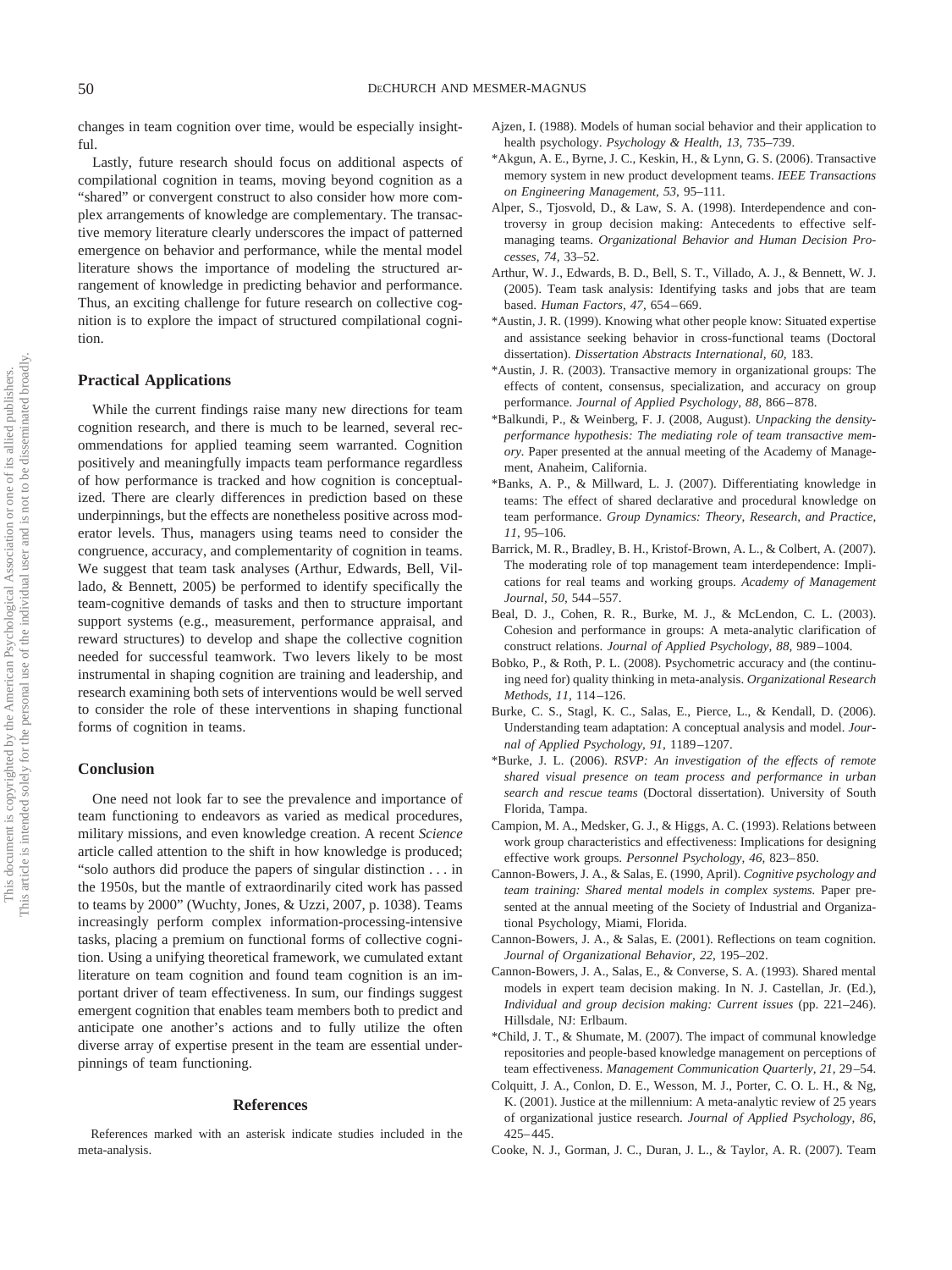cognition in experienced command-and-control teams. *Journal of Experimental Psychology: Applied, 13,* 146 –157.

- Cooke, N. J., Salas, E., Cannon-Bowers, J. A., & Stout, R. (2000). Measuring team knowledge. *Human Factors, 42,* 151–173.
- Cronbach, L. J. (1947). Test "reliability": Its meaning and determination. *Psychometrika, 12,* 1–16.
- \*DeChurch, L. A. (2003). Teams leading teams: Examining the role of leadership in multi-team systems (Doctoral dissertation). *Dissertation Abstracts International, 64,* 450.
- \*Edwards, B. D., Day, E. A., Arthur, Jr., W., & Bell, S. T. (2006). Relationships among team ability composition, team mental models, and team performance. *Journal of Applied Psychology, 91,* 727–736.
- \*Ellis, A. P. J. (2006). System breakdown: The role of mental models and transactive memory in the relationship between acute stress and team performance. *Academy of Management Journal, 49,* 576 –589.
- \*Ensley, M. D., & Pearce, C. L. (2001). Shared cognition in top management teams: Implications for new venture performance. *Journal of Organizational Behavior, 22,* 145–160.
- \*Faraj, S., & Sproull, L. (2000). Coordinating expertise in software development teams. *Management Science, 46,* 1554 –1568.
- \*Fleming, P. J., Wood, G. M., Bader, P. K., & Zacarro, S. J. (2003, April). *The locus of SMM: Whence does the sharedness come?* Paper presented at the annual meeting of the Society for Industrial Organizational Psychology, Orlando, Florida.
- Gully, S. M., Devine, D. J., & Whitney, D. J. (1995). A meta-analysis of cohesion and performance: Effects of level of analysis and task interdependence. *Small Group Research, 26,* 497–520.
- Gully, S. M., Incalcaterra, K. A., Joshi, A., & Beaubien, J. M. (2002). A meta-analysis of team efficacy, potency, and performance: Interdependence and level of analysis as moderators of observed relationships. *Journal of Applied Psychology, 87,* 819 – 832.
- \*Gurtner, A., Tschan, F., Semmer, N. K., & Nagele, C. (2007). Getting groups to develop good strategies: Effects of reflexivity interventions on team process, team performance, and shared mental models. *Organizational Behavior and Human Decision Processes, 102,* 127–142.
- Guzzo, R. A., & Shea, D. (1992). Group performance and intergroup relations in organizations. In M. D. Dunnette & L. M. Hough (Eds.), *Handbook of industrial and organizational psychology* (Vol. 3, pp. 269 –313). Palo Alto, CA: Consulting Psychologists Press.
- Harrison, D. A., Newman, D. A., & Roth, P. L. (2006). How important are job attitudes? Meta-analytic comparisons of integrative behavioral outcomes and time sequences. *Academy of Management Journal, 49,* 305– 325.
- \*He, J., Butler, B. S., & King, W. R. (2007). Team cognition: Development and evolution in software project teams. *Journal of Management Information Systems, 24,* 261–292.
- Hinsz, V. B., Tindale, R. S., & Vollrath, D. A. (1997). The emerging conceptualization of groups as information processes. *Psychological Bulletin, 121,* 43– 64.
- \*Hirschfeld, R. R., Jordan, M. H., & Field, H. S. (2006). Becoming team players: Team members' mastery of teamwork knowledge as a predictor of team task proficiency and observed teamwork effectiveness. *Journal of Applied Psychology, 91,* 467– 474.
- \*Hollingshead, A. B. (1998). Retrieval processes in transactive memory systems. *Journal of Personality and Social Psychology, 74, 659-671.*
- Hunter, J. E., & Schmidt, F. L. (2004). *Methods of meta-analysis: Correcting error and bias in research findings* (2nd ed.). New York, NY: Sage.
- Ilgen, D., Hollenbeck, J., Johnson, M., & Jundt, D. (2005). Teams in organizations: From input-process-output models to IMOI models. *Annual Review of Psychology, 56,* 517–543.
- \*Jackson, J. D. (2007). *Determinants of software development team performance: A socio-cognitive perspective* (Doctoral dissertation). University of South Carolina, Columbia.
- \*Joerding, J. A. (2004). A model of information processing: An analysis of the influence of expertise and training on group performance, group efficacy, and transactive memory systems (Doctoral dissertation). *Dissertation Abstracts International, 64,* 4095.
- Judge, T. A., Thoreson, C. J., Bono, J. E., & Patton, G. K. (2001). The job satisfaction–job performance relationship: A qualitative and quantitative review. *Psychological Bulletin, 127,* 376 – 407.
- \*Kanawattanachai, P., & Yoo, Y. (2007). The impact of knowledge coordination on virtual team performance over time. *MIS Quarterly, 31,* 783– 808.
- Kang, H., Yang, H., & Rowley, C. (2006). Factors in team effectiveness: Cognitive and demographic similarities of software development team members. *Human Relations, 59,* 1681–1710.
- \*Kilduff, M., Angelmar, R., & Mehra, A. (2000). Top management team diversity and firm performance: Examining the role of cognitions. *Organization Science, 11,* 21–34.
- Kisamore, J. L. (2008). Distributional shapes and validity transport: A comparison of lower bounds. *International Journal of Selection and Assessment, 16,* 27–29.
- Kisamore, J. L., & Brannick, M. T. (2008). An illustration of the consequences of meta-analysis model choice. *Organizational Research Methods, 11,* 35–53.
- Klimoski, R., & Mohammed, S. (1994). Team mental model: Construct or metaphor? *Journal of Management, 20,* 403– 437.
- \*Knight, D., Pearce, C. L., Smith, K. G., Olian, J. D., Sims, H. P., Smith, K. A., & Flood, P. (1999). Top management team diversity, group process, and strategic consensus. *Strategic Management Journal, 20,* 445– 465.
- Kozlowski, S. W. J., & Bell, B. S. (2003). Work groups and teams in organizations. In W. C. Borman, D. R. Ilgen, & R. J. Klimoski (Eds.), *Handbook of psychology: Industrial and organizational psychology* (Vol. 12, pp. 333–375). London, England: Wiley.
- Kozlowski, S. W. J., Gully, S. M., Nason, E. R., & Smith, E. M. (1999). Developing adaptive teams: A theory of compilation and performance across levels and time. In D. R. Ilgen & E. D. Pulakos (Eds.), *The changing nature of performance: Implications for staffing, motivation, and development* (pp. 240 –292). San Francisco, CA: Jossey–Bass.
- Kozlowski, S. W. J., & Ilgen, D. R. (2006). Enhancing the effectiveness of work groups and teams. *Psychological Science in the Public Interest, 7,* 77–124.
- Kozlowski, S. W. J., & Ilgen, D. R. (2007, June/July). The science of team success. *Scientific American Mind*, 1-4.
- Kozlowski, S. W. J., & Klein, K. J. (2000). A multilevel approach to theory and research in organizations: Contextual, temporal, and emergent processes. In K. J. Klein & S. W. J. Kozlowski (Eds.), *Multilevel theory, research, and methods in organizations: Foundations, extensions, and new directions* (pp. 3–90). San Francisco, CA: Jossey–Bass.
- LePine, J. A., Piccolo, R. F., Jackson, C. L., Mathieu, J. E., & Saul, J. R. (2008). A meta-analysis of teamwork processes: Tests of a multidimensional model and relationships with team effectiveness criteria. *Personnel Psychology, 61,* 273–307.
- \*Lewis, K. (2003). Measuring transactive memory systems in the field: Scale development and validation. *Journal of Applied Psychology, 88,* 587– 604.
- \*Lewis, K. (2004). Knowledge and performance in knowledge-worker teams: A longitudinal study of transactive memory systems. *Management Science, 50,* 1519 –1533.
- \*Lewis, K., Belliveau, M., Herndon, B., & Keller, J. (2007). Group cognition, membership change, and performance: Investigating the benefits and detriments of collective knowledge. *Organizational Behavior and Human Decision Processes, 103,* 159 –178.
- \*Lewis, K., Lange, D., & Gillis, L. (2005). Transactive memory systems, learning, and learning transfer. *Organization Science, 16,* 581–598.
- \*Liang, D. W., Moreland, R., & Argote, L. (1995). Group versus individual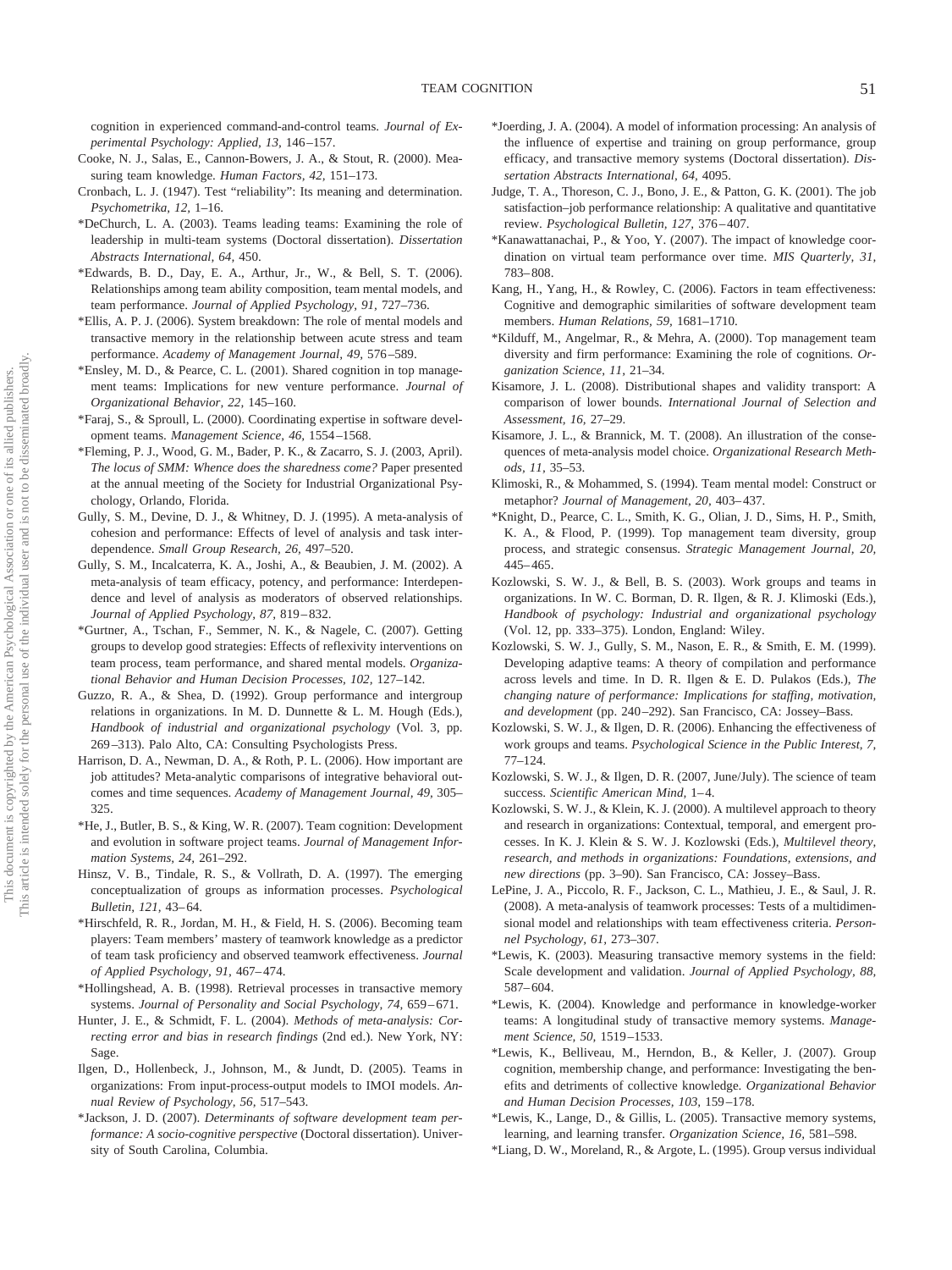training and group performance: The mediating factor of transactive memory. *Personality and Social Psychological Bulletin, 21,* 384 –393.

- \*Lim, B. C., & Klein, K. (2006). Team mental models and team performance: A field study of the effects of team mental model similarity and accuracy. *Journal of Organizational Behavior*, 27, 403-418.
- \*Lim, R. A. (2004). Patterns of cognition in information systems development teams (Doctoral dissertation). *Dissertation Abstracts International, 65,* 1862.
- Marks, M. A., Mathieu, J. E., & Zaccaro, S. J. (2001). A temporally based framework and taxonomy of team processes. *Academy of Management Review, 26,* 356 –376.
- \*Marks, M. A., Sabella, M. J., Burke, C. S., & Zaccaro, S. (2002). The impact of cross-training on team effectiveness. *Journal of Applied Psychology, 87,* 3–13.
- \*Marks, M. A., Zaccaro, S. J., & Mathieu, J. E. (2000). Performance implications of leader briefings and team-interaction training for team adaptation to novel environments. *Journal of Applied Psychology, 85,* 971–986.
- Mathieu, J., Maynard, M. T., Rapp, T. L., & Gilson, L. (2008). Team effectiveness 1997–2007: A review of recent advancements and a glimpse into the future. *Journal of Management*, 34, 410-476.
- \*Mathieu, J., Maynard, M. T., Rapp, T. L., & Mangos, P. M. (2006, August). *Interactive effects of team and task shared mental models as related to air traffic controller's collective efficacy and effectiveness.* Paper presented at the annual meeting of the Academy of Management, Atlanta, GA.
- \*Mathieu, J. E., Heffner, T. S., & Goodwin, G. F. (2005). Scaling the quality of teammates' mental models: Equifinality and normative comparisons. *Journal of Organizational Behavior, 26,* 37–56.
- \*Mathieu, J. E., Heffner, T. S., Goodwin, G. F., Salas, E., & Cannon-Bowers, J. (2000). The influence of shared mental models on team process and performance. *Journal of Applied Psychology, 85,* 273–283.
- \*Mathieu, J. E., & Schulze, W. (2006). The influence of team knowledge and formal plans on episodic team process-performance relationships. *Academy of Management Journal, 49,* 605– 619.
- \*Michinov, E. (2007). Validation of a French version of the transactive memory scale and its adaptation to an academic context. *Revue Europeene de Psychologie Appliquee, 57,* 59 – 68.
- \*Minionis, D. P. (1995). Enhancing team performance in adverse conditions: The role of shared team mental models and team training on an interdependent task (Doctoral dissertation, George Mason University, 1995). *Dissertation Abstracts International, 56,* 1139.
- Mohammed, S., Hamilton, K., & Lim, A. (2008). The incorporation of time in team research: Past, current, and future. In E. Salas, G. F. Goodwin, & C. S. Burke (Eds.), *Team effectiveness in complex organizations: Cross-disciplinary perspectives and approached* (Society for Industrial and Organizational Psychology Frontier Series). Mahwah, NJ: Erlbaum.
- Mohammed, S., Klimoski, R., & Rentsch, J. R. (2000). The measurement of team mental models: We have no shared schema. *Organizational Research Methods, 3,* 123–156.
- \*Mohammed, S., & Ringseis, E. (2001). Cognitive diversity and consensus in group decision making: The role of inputs, processes, and outcomes. *Organizational Behavior and Human Decision Processes, 85,* 310 –335.
- Moreland, R. L. (1999). Transactive memory: Learning who knows what in work groups and organizations. In L. Thompson, D. Messick, & J. Levine (eds.). *Shared cognition in organizations: The management of knowledge* (pp. 3–31). Hillsdale, NJ: Erlbaum.
- Moreland, R. L., Argote, L., & Krishnan, R. (1996). Socially shared cognition at work: Transactive memory and group performance. In J. L. Nye & A. M. Brower (Eds.), *What's social about social cognition? Research on socially shared cognition in small groups* (pp. 57– 84). Thousand Oaks, CA: Sage.
- \*Moreland, R. L., & Myaskovsky, L. (2000). Exploring the performance benefits of group training: Transactive memory or improved communi-

cation? *Organizational Behavior and Human Decision Processes, 82,* 117–133.

- Mullen, B., & Copper, C. (1994). The relation between group cohesiveness and performance: An integration. *Psychological Bulletin, 115,* 210 –227.
- \*Park, H. S. (2008). The effects of shared cognition on group satisfaction and performance: Politeness and efficiency in group interaction. *Communication Research, 35,* 88 –108.
- \*Pearsall, M. J., & Ellis, A. P. J. (2006). The effects of critical team member assertiveness on team performance and satisfaction. *Journal of Management, 32,* 575–594.
- \*Prichard, J. S., & Ashleigh, M. J. (2007). The effects of team-skills training on transactive memory and performance. *Small Group Research, 38,* 696 –726.
- \*Probber, J. K. (2000). Shared mental models as an antecedent of work group effectiveness (Doctoral dissertation, The Pennsylvania State University, 2000). *Dissertation Abstracts International, 60,* 3018.
- \*Rapert, M. I., Velliquette, A., & Garretson, J. A. (2002). The strategic implementation process: Evoking strategic consensus through communication. *Journal of Business Research, 55*(4), 301–310.
- \*Rau, D. (2005). The influence of relationship conflict and trust on the transactive memory: Performance relation in top management teams. *Small Group Research, 36,* 746 –771.
- Rentsch, J. R., & Hall, R. J. (1994). Members of great teams think alike: A model of team effectiveness and schema similarity among team members. In M. M. Beyerlein & D. A. Johnson (Eds.), *Advances in interdisciplinary studies of work teams: Vol. 1.* Greenwich, CT: JAI Press.
- \*Rentsch, J. R., & Klimoski, R. J. (2001). Why do "great minds" think alike?: Antecedents of team member schema agreement. *Journal of Organizational Behavior, 22,* 107–120.
- Rentsch, J. R., Small, E. E., & Hanges, P. J. (2008). Cognitions in organizations and teams: What is the meaning of cognitive similarity? In B. Smith, *The people make the place: Exploring dynamic linkages between individuals and organizations.* New York, NY: Erlbaum.
- \*Resick, C. J. (2005). An investigation of the antecedents and consequences of shared mental models in teams. (Doctoral dissertation, Wayne State University, 2005). *Dissertation Abstracts International, 65,* 5447.
- Rico, R., Sanchez-Manzanares, M., Gil, F., & Gibson, C. (2008). Team implicit coordination processes: A team knowledge-based approach. *Academy of Management Review, 33,* 163–184.
- \*Rittman, A. L. (2004). A comparison of team training strategies for team effectiveness (Doctoral dissertation, George Mason University, 2004). *Dissertation Abstracts International, 65,* 2679.
- Rosenthal, R. (1979). The "file drawer problem" and tolerance for null results. *Psychological Bulletin, 86,* 638 – 641.
- Rouse, W. B., & Morris, N. M. (1986). On looking into the black box: Prospects and limits in the search for mental models. *Psychological Bulletin, 100,* 349 –363.
- Salas, E., Rosen, M., Burke, C. S., & Goodwin, G. F. (2009). The wisdom of collectives in organizations: An update of the teamwork competencies. In E. Salas, G. F. Goodwin, & C. S. Burke (Eds.), *Team effectiveness in complex organizations.* New York, NY: Taylor & Francis.
- Schmidt, F. L., Le, H., & Ilies, R. (2003). Beyond alpha: An empirical examination of the effects of different sources of measurement error on reliability estimates for measures of individual differences constructs. *Psychological Methods, 8,* 206 –224.
- Smith-Jentsch, K. A. (2009). Measuring team-related cognition: The devil is in the details. In E. Salas, G. F. Goodwin, & C. S. Burke (Eds.), *Team effectiveness in complex organizations.* New York, NY: Taylor & Francis.
- \*Smith-Jentsch, K. A., Mathieu, J. E., & Kraiger, K. (2005). Investigating linear and interactive effects of shared mental models on safety and